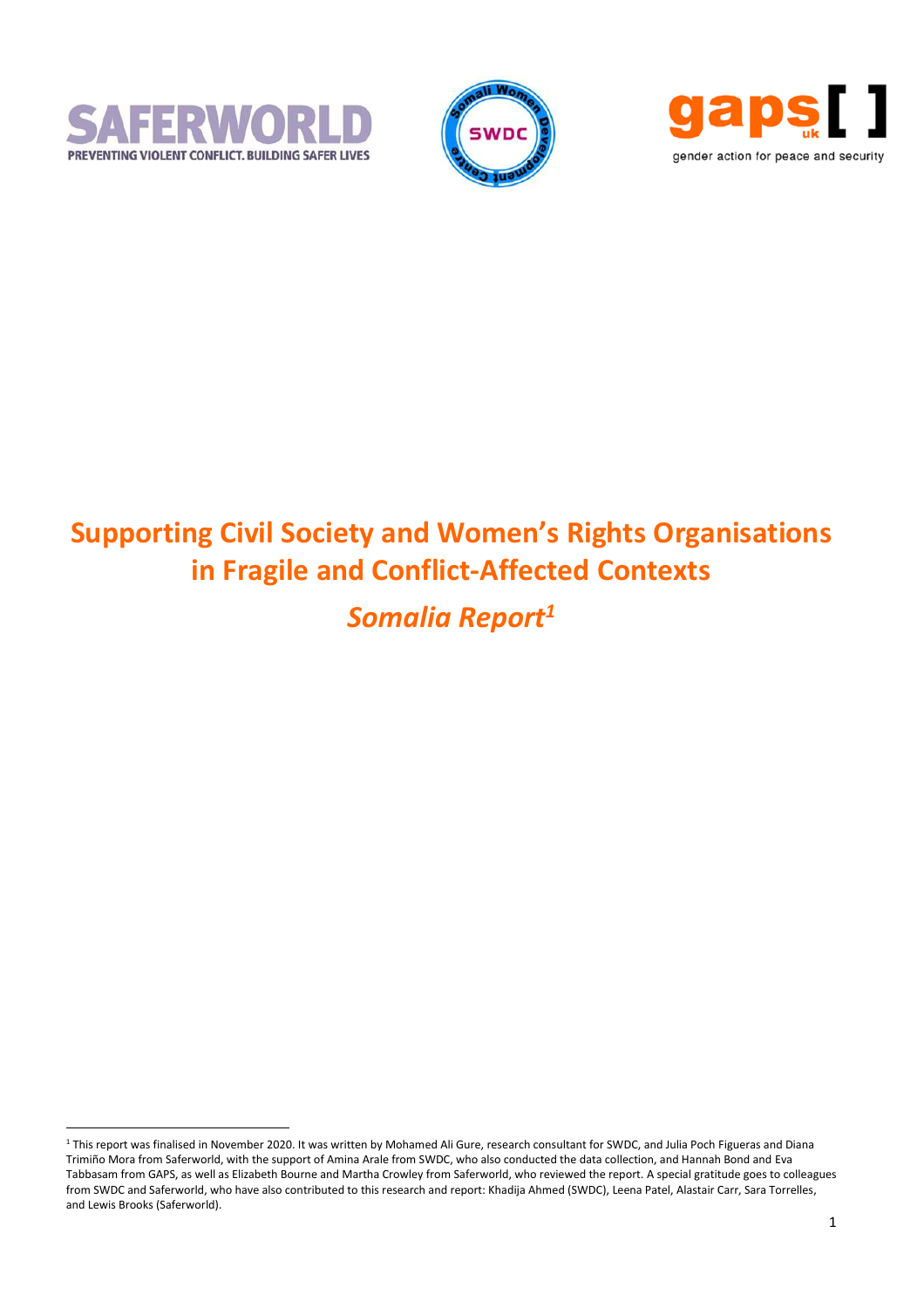# **Contents**

| 1. Introduction                                              |    |
|--------------------------------------------------------------|----|
| 2. Recommendations                                           |    |
| 3. Recommendations and Evidence                              | q  |
| Recommendation 1 - Opportunities                             | 9  |
| Recommendation 2 – Priorities, themes and type of funding    | 11 |
| Recommendation 3 - Equal partnerships                        | 13 |
| Recommendation 4 – Capacity strengthening                    | 15 |
| Recommendation 5 - Accessibility/application process         | 17 |
| Recommendation 6 - Compliance/due diligence                  | 20 |
| Recommendation 7 – Proposals (narrative and budget)          | 21 |
| Recommendation 8 - Monitoring, evaluation and learning (MEL) | 23 |
| Recommendation 9 – Reporting (financial and narrative)       | 25 |
| 4. Partners                                                  | 26 |

# **Acronyms and abbreviations**

| <b>CSO</b>  | civil society organisation                  |
|-------------|---------------------------------------------|
| <b>GAPS</b> | Gender Action for Peace and Security        |
| <b>IDPs</b> | internally displaced people                 |
| <b>INGO</b> | international non-governmental organisation |
| MEL         | monitoring, evaluation and learning         |
| <b>NAP</b>  | <b>National Action Plan</b>                 |
| <b>NGO</b>  | non-governmental organisation               |
| SWDC        | Somali Women Development Centre             |
| VAWG        | violence against women and girls            |
| <b>WRO</b>  | women's rights organisation                 |
|             |                                             |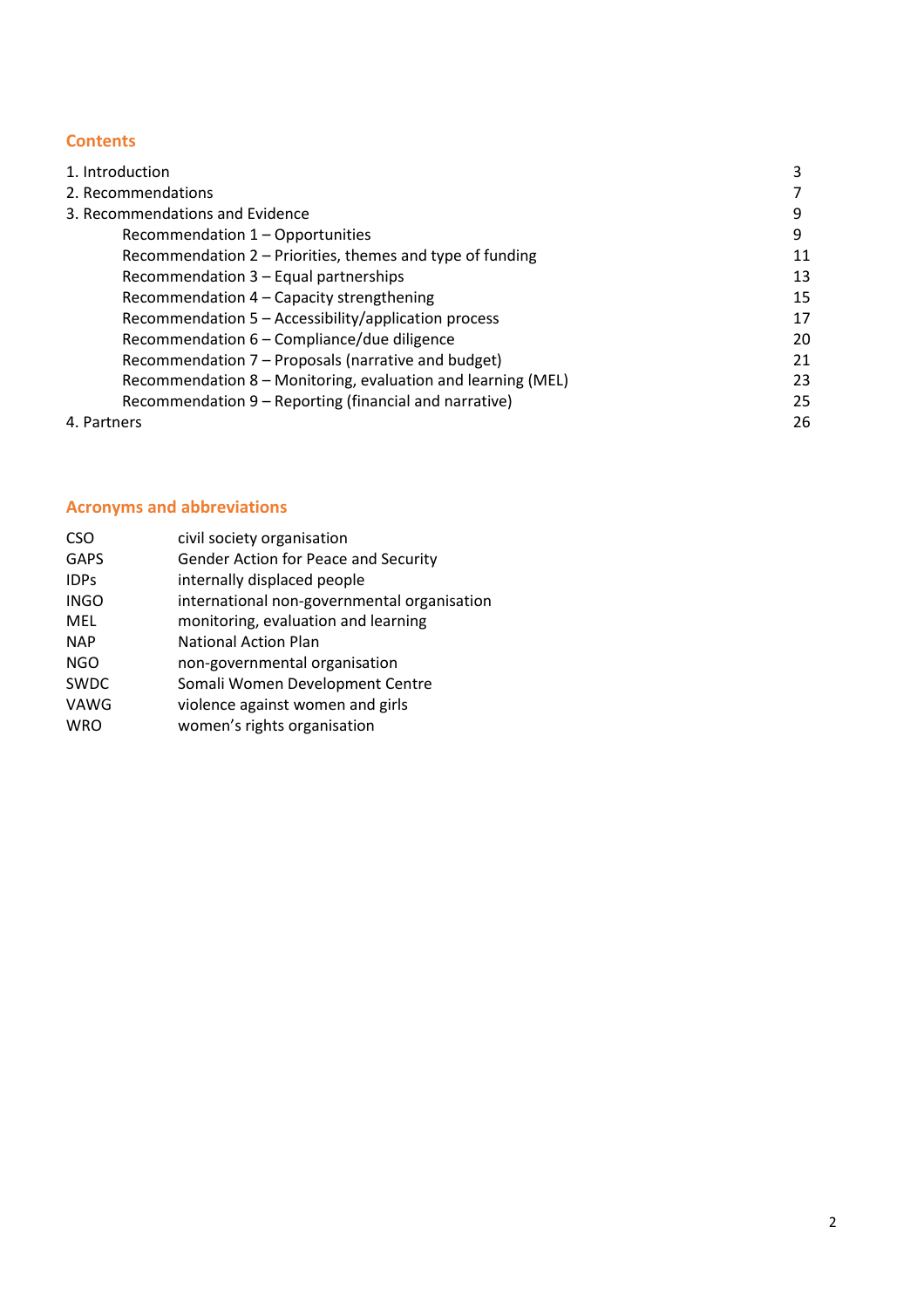# **1. Introduction**

As part of a consortium of member organisations of Gender Action for Peace and Security (GAPS), including Women for Women International, Women's International Peace Centre, Women's International League for Peace and Freedom Nigeria and Womankind Worldwide, Saferworld and the Somali Women Development Centre (SWDC) conducted a mapping exercise of the challenges and opportunities faced by women's rights organisations (WROs) and other civil society organisations (CSOs) working on issues relating to Women, Peace and Security in Somalia. As part of this project, the consortium also mapped WROs and CSOs across diverse regions in South Sudan and Nigeria. The main aim of these mappings and consultations was to learn more about the landscape and range of WROs' and CSOs' experiences, challenges and opportunities, and make recommendations to donors working in and on these countries in order to better partner and support them.

In Somalia, a total of 71 organisations were mapped, in an effort to bring to light which organisations are working on Women, Peace and Security, what kind of funding they have access to, where they operate, what themes they focus on, and who are their targets.

A further 25 organisations(13 WROs and 12 CSOs) were consulted as key informants across the different federal member states: four in Puntland; four in Jubaland; five in Southwest; two in Hirshabelle; three in Galmudug; and seven in the Banadir Regional Administration. None of them work atthe national level, but most work in multiple federal member states within Somalia. Two are registered as networks while the majority (23) are registered as organisations.

SWDC carried out a mapping exercise of the 71 WROs and CSOs in Somalia through virtual interviews and meetings. The following are the key findings of the mapping, looking into where they are based, where they operate, how much and what kind of funding they have access to, and what topics and targets they focus on.

Banadir region has the highest concentration of WROs and CSOs (25%), followed by Puntland, Jubaland and Southwest. WROs and CSOs are concentrated in major cities and towns in more established federal member states, with less presence in recently formed or emerging states like Galmudug and Hirshabelle. Only three of the organisations mapped work at the national level, with the rest working in one-to-four regions. At least 36 per cent of the organisations are women-led or WROs, while the rest work on broader humanitarian, development or peacebuilding issues. Slightly more than half of them have an organisational status (56), followed by eight networks and five associations, while all of them are officially registered.

The majority (29) of the CSOs consulted in this mapping have an annual income of over US\$501,000; 3 per cent of these are WROs. It is important to note that this is an average annual income, and to keep in mind that CSOs' income can fluctuate much more than that of international non-governmental organisations (INGOs). After this, there is a 30 per cent split of those who have an annual income of up to \$20,000, between \$21,000 and \$50,000, or between \$51,000 and \$100,000. The rest (11%) receive between \$101,000 and \$500,000. The organisations that receive the least amount of money are registered as associations and are mainly based in Jubaland and Puntland. The vast majority of organisations (75%) have project-specific funding, with 25 per cent only receiving this type of funding. Only two organisations have access to core funding, both from the Banadir region; one is a women's organisation. Fifty-four (54) per cent of the organisations have access to short-term funding, while 36 per cent have access to long-term funding (although this is project specific); the majority are in the Banadir region. There is a lack of diversification in terms of funding: CSOs and WROs rely entirely on funding from donors, the United Nations (UN), international organisations and partners. The majority of the WROs interviewed indicated that they need capacity strengthening on resource mobilisation.

The large majority of organisations work on violence against women and girls(VAWG), followed by humanitarian response and participation. Almost half work on security and justice. A few work on countering violent extremism, but only one works on peacekeeping. No organisation works with sexual and gender minorities. The vast majority work with women, although only 14 per cent work with rural women, youth and girls, and women and girls with disabilities. Eighty-three (83) per cent work with refugees and internally displaced people (IDPs) and 70 per cent with religious and ethnic minorities, which in Somalia mainly refers to minority clans.

Somalia has not ratified the Convention on the Elimination of All Forms of Discrimination Against Women (CEDAW). It has signed but not ratified the Protocol to the African Charter on Human and Peoples' Rights on the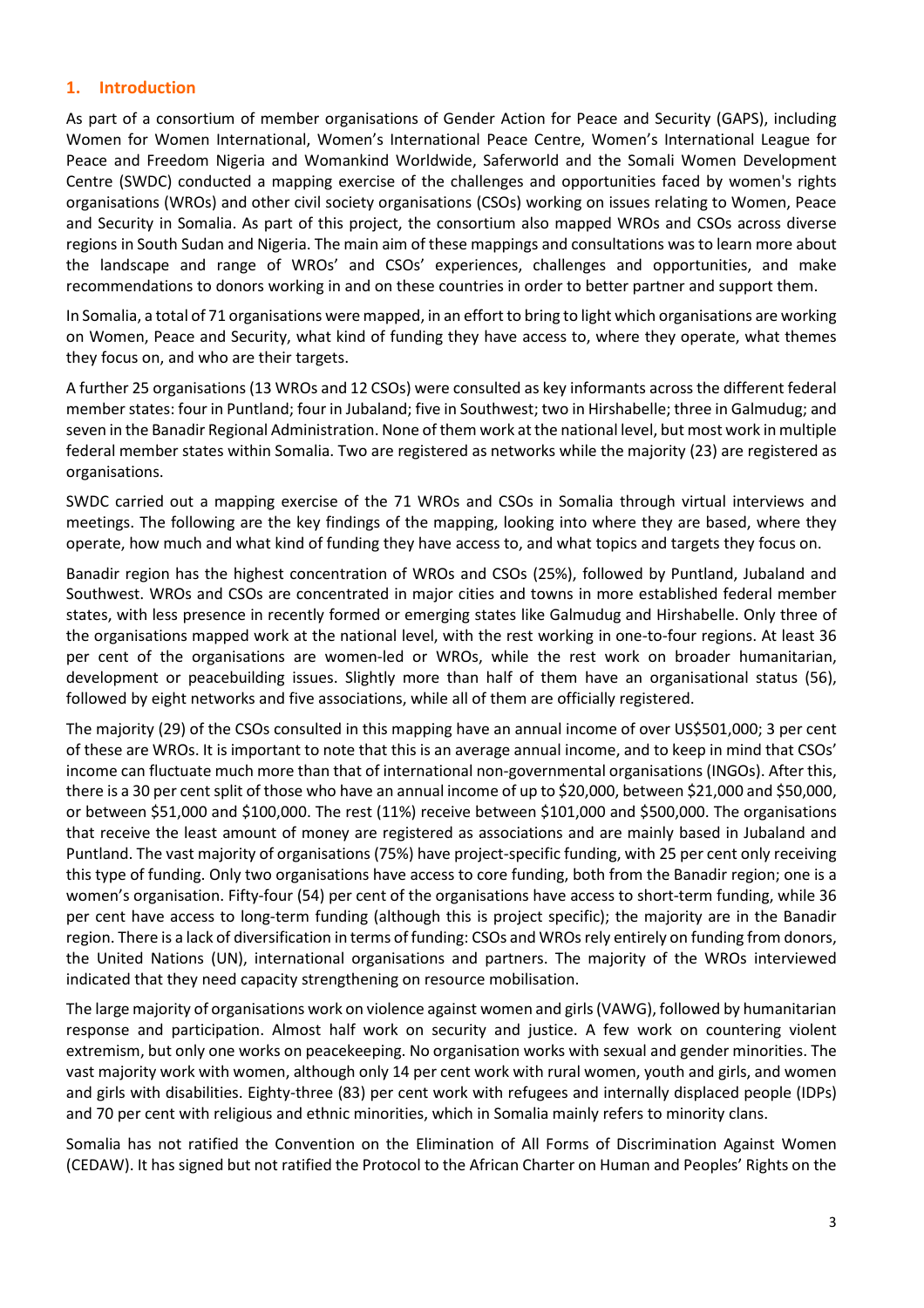Rights of Women in Africa ('the Maputo Protocol'). In addition, Somalia has not yet created a National Action Plan on Women, Peace and Security.

Unequal access to rights and opportunities between women and men in the social, economic and political spheres, as well as gender norms and cultural biases that prioritise men over women in all levels of decisionmaking, were among the challenges identified by this research. The latest UN Human Development Report for Somalia ranked it as the fourth most unequal country globally, and Somalia is not currently included in international gender rankings.<sup>2</sup> Going by the national data on Sustainable Development Goal (SDG) 5 (gender equality), the country falls behind in gender-related targets, such as ending all forms of discrimination and violence against women and girls in public and private spheres, as well as ensuring women's full and effective participation and equal opportunities for leadership at all levels of decision-making in political, economic and public life.

Following the adoption of an electoral quota of 30 per cent for women in the 2017 national elections, 24 per cent of those elected to the Lower House and 22 per cent of those in the Upper House were women.<sup>3</sup> While this is an important achievement, the quota was not met. Women remain considerably underrepresented in political processes and public offices, including in the cabinet and legislative and administrative bodies across the country. Furthermore, the quota has not been enshrined in law. Currently, WROs are campaigning for its inclusion in the Constitution and for the quota to be met in the 2021 elections. These inequalities around representation are greater among poor and rural women and those from marginalised groups, such as minority clans and IDPs, across all federal member states within Somalia.

A major challenge to achieve women's rights in Somalia is the high prevalence of VAWG. The Somali Health and Demographic Survey (SHDS), published in April 2020, presents grim data: 11.9 per cent of women who have ever been married among women and girls aged 15 or older were subjected to physical, sexual or psychological violence in the 12 months prior to the interview.<sup>4</sup> Particularly at risk are displaced women and girls, with 83 per cent of reported VAWG incidents nationwide involving IDPs.<sup>5</sup> In addition, female genital mutilation (FGM) is still highly prevalent in Somalia, with an estimated 99.2 per cent of women aged 15–58 years having undergone the procedure.<sup>6</sup>

WROs and CSOs have always been first responders to crises and emergencies. They are at the forefront of improving communities' wellbeing and reducing violence and tensions, filling the gaps of central government and federal member states when they cannot fully manage crises. They have an unparalleled knowledge of the context, trust from communities and leaders, and they are best placed to understand the gender dynamics that both fuel violence and conflict and hinder women and girls' rights in their communities.

Current improvements in South-Central Somalia's security situation are creating more opportunities and better access for local and national WROs and CSOs to work towards meeting people's immediate needs, reducing conflict and advancing human rights and access to justice, which are all core areas of the Women, Peace and Security agenda. Their in-depth knowledge and decades of experience give them an ability to be conflict sensitive and gender transformative in a culturally sensitive way, and to be led by women and communities.

The ongoing institutionalisation in Somalia, and opportunities for long-lasting change presented by the upcoming election and current political debatesin parliament and within the national discourse on areasrelated to Women, Peace and Security, are all pivotal opportunities to advance women's rights, increase women's meaningful participation and build inclusive peace in Somalia.

This sense of opportunity and the belief that WROs and CSOs are the best actors and platforms to lead Women, Peace and Security work came out strongly in the research. The existence of a pool of women activists, lawyers and political leaders presents a unique opportunity for WROs and CSOsto take advantage of the current climate and advance what they have identified as key agendas in the country: to increase women's representation in

 $\overline{a}$ 

<sup>&</sup>lt;sup>2</sup> UNDP (2012), 'Somalia Human Development Report 2012: Empowering Youth for Peace and Development'.

<sup>&</sup>lt;sup>3</sup> Amnesty International (n.d.), 'Somalia 2017/2018' ([https://www.amnesty.org/en/countries/africa/somalia/report-somalia/\)](https://www.amnesty.org/en/countries/africa/somalia/report-somalia/)

<sup>4</sup> Federal Government of Somalia (2020), 'The Somali Health and Demographic Survey', April ([https://somalia.unfpa.org/en/publications/somali-health](https://somalia.unfpa.org/en/publications/somali-health-and-demographic-survey-2020)[and-demographic-survey-2020\)](https://somalia.unfpa.org/en/publications/somali-health-and-demographic-survey-2020)

<sup>5</sup> UN Office for the Coordination of Humanitarian Affairs (2018), 'Somalia Humanitarian Needs Overview 2019'

[<sup>\(</sup>https://reliefweb.int/sites/reliefweb.int/files/resources/Somalia\\_2019\\_HNO.PDF\)](https://reliefweb.int/sites/reliefweb.int/files/resources/Somalia_2019_HNO.PDF)

<sup>&</sup>lt;sup>6</sup> Federal Government of Somalia (2020), 'The Somali Health and Demographic Survey', April ([https://somalia.unfpa.org/en/publications/somali-health](https://somalia.unfpa.org/en/publications/somali-health-and-demographic-survey-2020)[and-demographic-survey-2020\)](https://somalia.unfpa.org/en/publications/somali-health-and-demographic-survey-2020)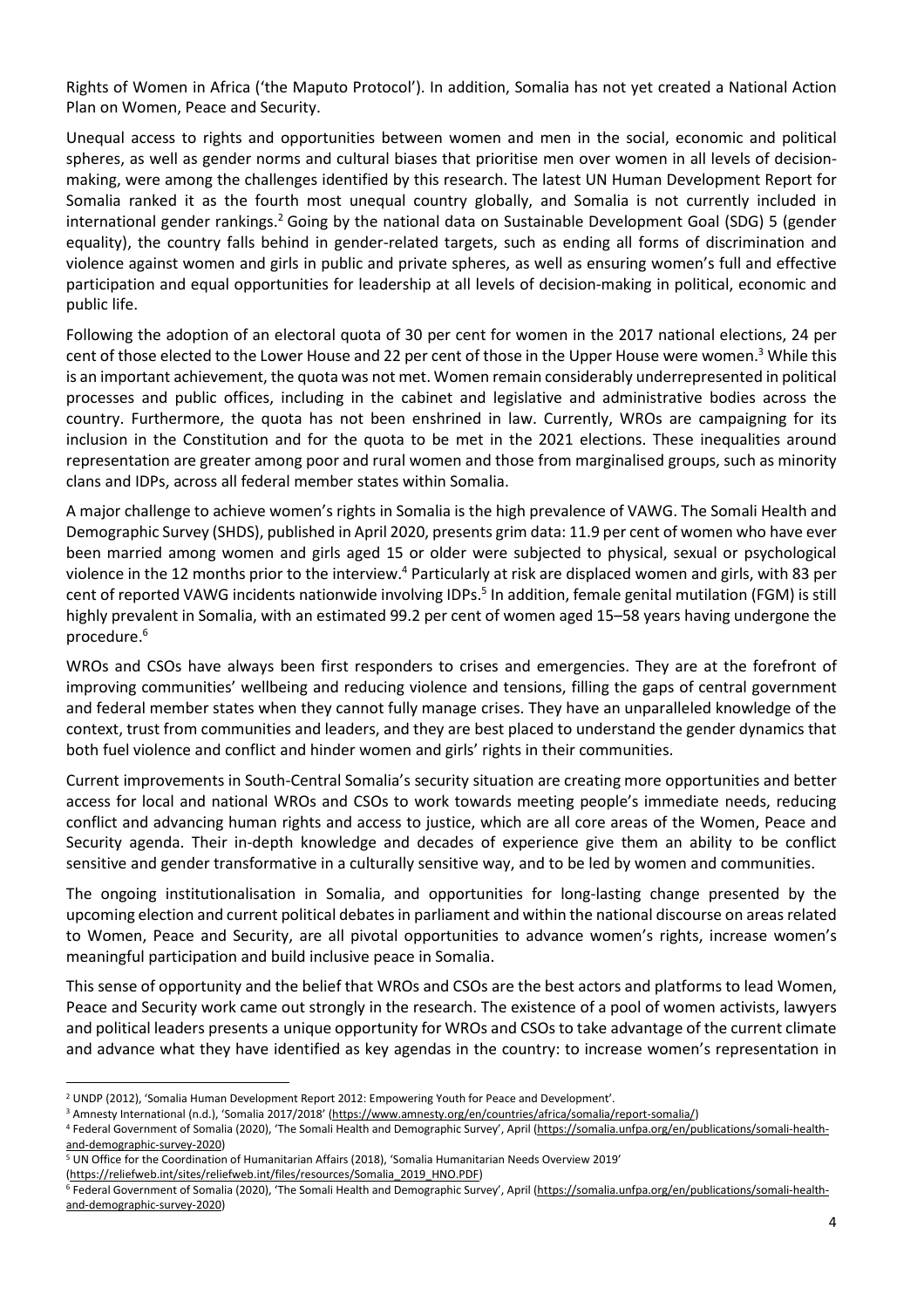the next election; adopt the 30 per cent quota in the Constitution; lobby for the development of a Somali National Action Plan (NAP) on Women, Peace and Security; and advance legal reform in key areas, including the passing of an unaltered Sexual Offences Bill.

Despite this potential, participants raised the immense challenges they face, which are preventing them from advancing women's rights and Women, Peace and Security at all levels:

- The mapping highlighted how funding trends and immediate protection needs drive most organisations to work on VAWG response and humanitarian response. Participants highlighted the need for donors to invest in other areas of Women, Peace and Security, such as conflict prevention from a gender perspective, peacebuilding, women's participation, and Women, Peace and Security policy, advocacy and awareness raising. Most of the participants outlined the need to come up with an integrated approach to Women, Peace and Security programming, rather than stand-alone projects that address violence prevention and social norm change, service provision (including gender-based violence response), and women's empowerment and participation separately. These need to address social and gender norms and other root causes of conflict and discrimination while strengthening access to basic services, so that issues pertaining to women and girls' rights and gender equality can be addressed holistically at all levels.
- One of the biggest challenges facing women and girls in Somalia that research participants identified was inadequate protection services and weak regulatory frameworks, especially in terms of the law and unequal access to justice. The organisations consulted emphasised how the provision of such services can be an effective way to achieve concrete results for individuals. However, these need to be accompanied by programmes that will have a systematic impact on transforming the root causes of the issues, including by ensuring that the responses of formal and informal justice actors and institutions are more inclusive of and responsive to the needs and demands of women, girls and other marginalised groups.
- The consulted WROs and CSOs, especially those that support programmes focusing on women and girls, noted various difficulties in accessing international donor funding. Participants identified that on many occasions, donors put forward calls for proposals that were not fully in line with local and national Somali priorities, nor with the needs of women and communities. Other challenges in accessing funding were identified as follows: calls for proposals use highly technical and foreign language; complex funding proposals and online systems do not work with organisations' bandwidth constraints; there is poor dissemination of calls for proposals at the national but mainly local and rural levels; short application deadlines; lack of feedback for unsuccessful applications; and gaps in core functions' capacity.
- Due to funding trends, systems and fund 'projectisation', WROs' and CSOs' biggest challenge is to generate and access core funding that will allow them to build organisational core functionsin the long term, and hire and retain staff with core organisational capacities, such as monitoring, evaluation and learning (MEL), finance, fundraising, compliance and due diligence, and management and operations. Participants communicated that often donors and INGOs operate under the assumption that WROs and CSOs do not have 'capacity' to deliver and/or manage big projects, nor to manage large funds, when this is not the problem. Participants believe that instead, some WROs or CSOs may simply not yet have the know-how on donor and INGO-specific procedures, policies, systems and methodologies. Above all, they believe their capacity gaps are a consequence of the way the funding trends and systems operate.

The findings demonstrate that a move towards localisation and shifting power to WROs and CSOs is right and is needed in Somalia. Donors need to approach funding as a way of increasing the ability of local actors and organisationsto rapidly address evolving conflict dynamicsin the long term. Thisshould be by supporting flexible funding and local partnerships as a more sustainable and flexible solution to instability, conflict and crises – rather than project-by-project funding to INGOs.

For these opportunities to be seized, women's organisations and advocacy networks require targeted support: increased, long-term and more flexible funding models earmarked for WROs and CSOs, their agendas and identified needs; less burdensome compliance, due diligence and reporting requirements; and investment in their core funding and capacity strengthening linked to core functions, as identified by WROs/CSOs themselves.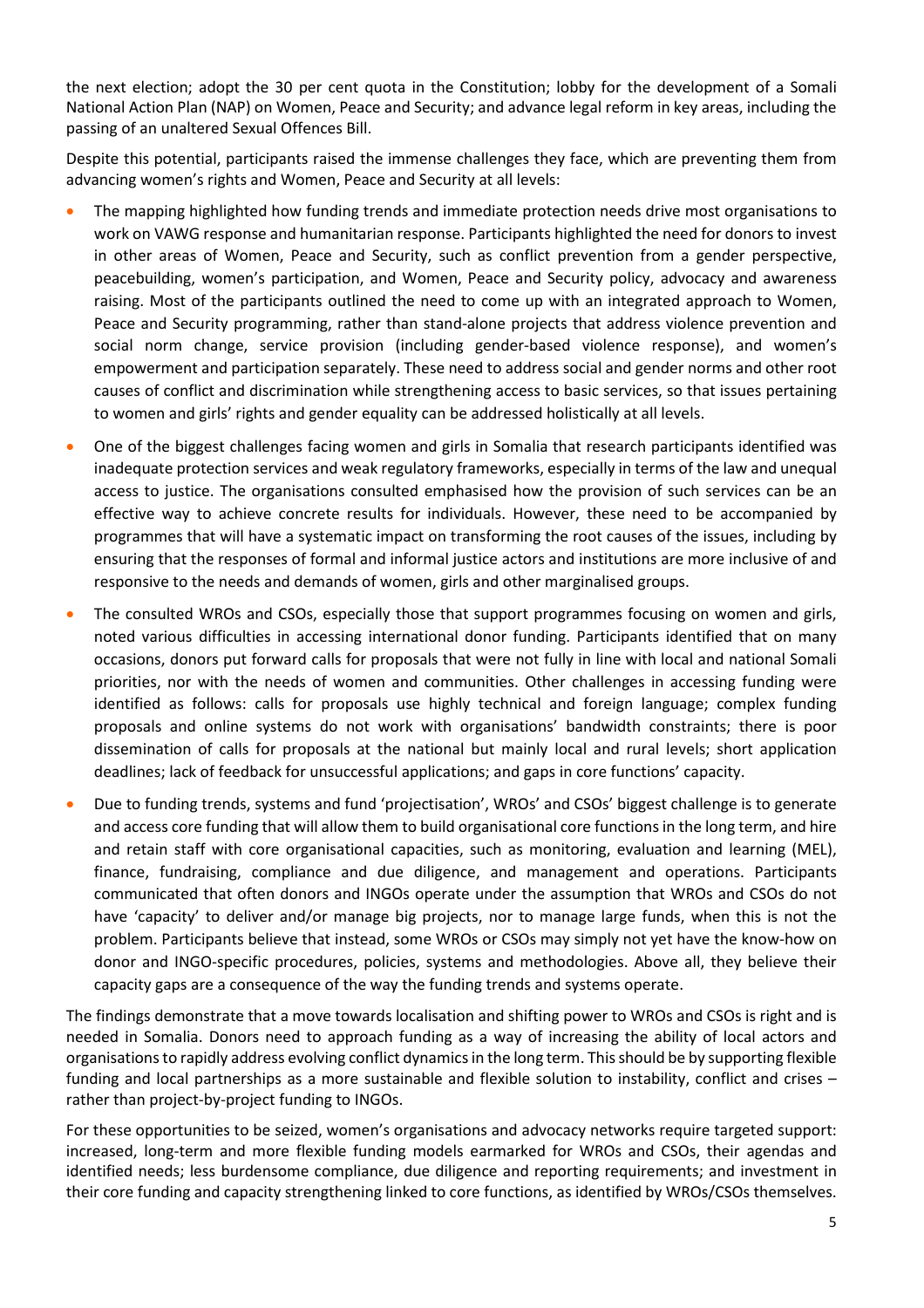Participants requested capacity strengthening in key areas like MEL, fundraising, governance structures, proposal development, financial and narrative reporting, donor requirements, due diligence processes, and procurement management. However, they noted this capacity strengthening should not come in the form of project-based training, but through core and long-term support from donors and through more equal partnerships with INGOs.

International partners (UN and INGOs) have a key role to play here: investing in two-way, equal and long-term partnerships when working with WROs/CSOs; and co-designing programmes and budgets, as well as advocacy initiatives that reflect the priorities of national non-governmental organisations (NGOs). By focusing on a solidarity and accompaniment approach, INGOs will be providing a space for CSOs/WROs to lead the change they and the communities they work with want to see.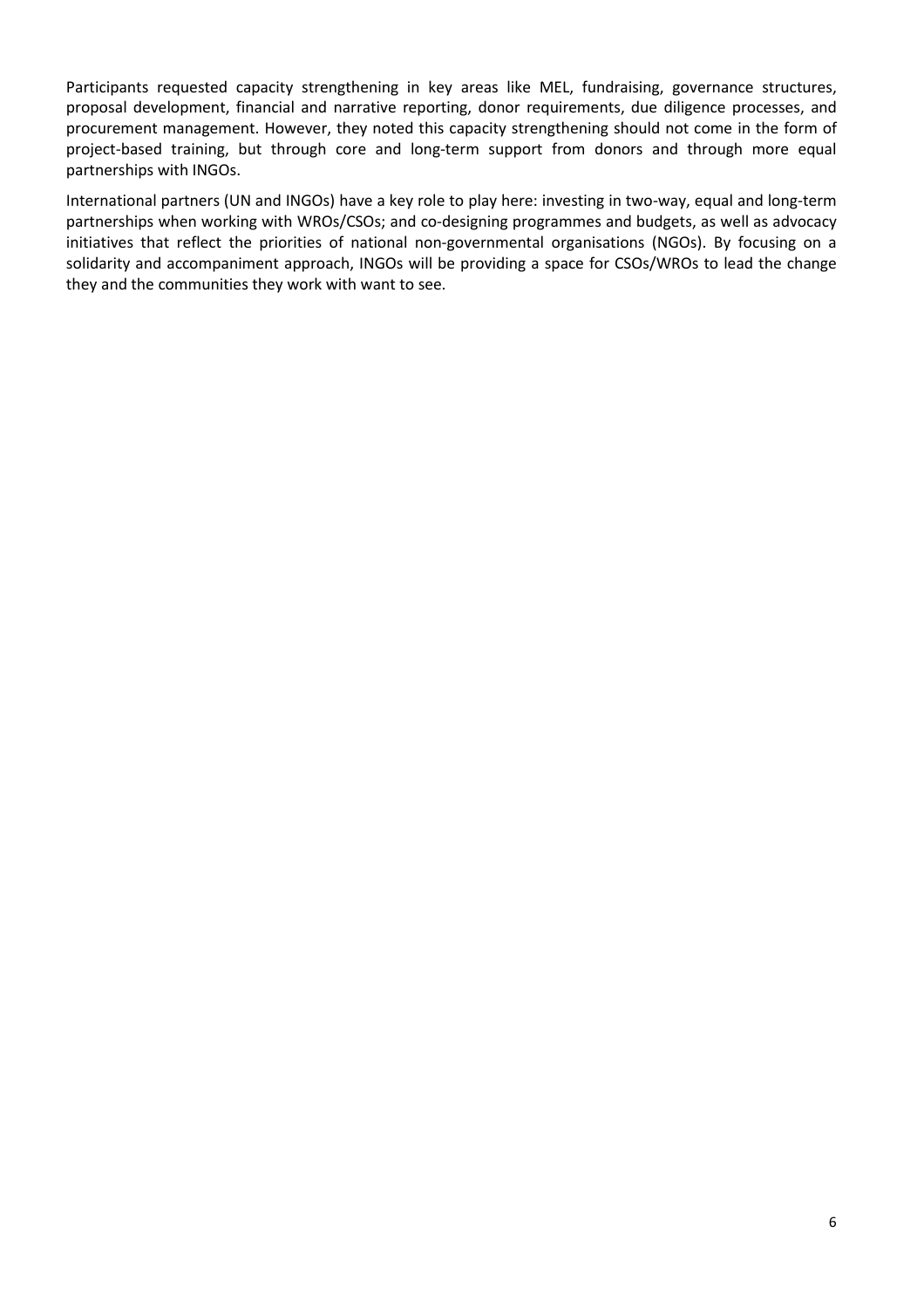#### **2. Recommendations**

**Recommendation 1 – Opportunities**: WROs and CSOs have the expertise and capabilities to drive sustained, longterm and gender-sensitive conflict prevention and Women, Peace and Security efforts. This expertise needs to be recognised and supported by increasing core funding and more flexible funding models, and by strengthening WROs' and CSOs' capacity in organisational areas, to advance Women, Peace and Security in Somalia. Current improvements in security, as well as national debates on women's participation, are creating a unique momentum that the sector should seize upon. To enable local and national leadership on this front, donors should increase funding to WROs and CSOs, and make funding more accessible and flexible.

They should also prioritise WROs, CSOs and networks' national advocacy on Women, Peace and Security – including the adoption of a NAP on Women, Peace and Security, women's meaningful participation in decision-making and conflict prevention (including the constitutional quota), access to justice, and women's and girls' rights.

**Recommendation 2 – Priorities, themes and type of funding:** Donors should increase support to underfunded and priority areas of Women, Peace and Security. This includes: access to justice programming, women's meaningful participation, conflict prevention, and integrated Women, Peace and Security approaches, as well as women's and girls' rights and Women, Peace and Security policy and advocacy. Donorsshould also invest in holistic women's rights, protection and empowerment programmes, and expand the Women, Peace and Security agenda by recognising key linkages between Women, Peace and Security and other areas.

Funding should be context specific and flexible enough to respond to emergency situations, allowing organisations to respond to immediate needs, as well as work on conflict prevention and address root causes of gender inequality and conflict in the longer term. This should take precedence over narrow donor priorities. Donors should also diversify their funding portfolio to go beyond humanitarian response and gender-based violence and protection funding.

Donors should increase long-term funding to invest in programming that allows for better quality, impact and sustainability. In addition, it should include a minimum of 10 per cent for organisational development to support WROs and CSOs in strengthening their core functions and capacities. WROs and CSOs should be allowed to implement their self-defined priorities, which often address multiple themes, rather than those outlined to them by donors. This is particularly in a context like Somalia where, due to a prioritisation of preventing violent extremism and counterterrorism strategies, donors might condition WROs' and CSOs' agendas.

**Recommendation 3 – Equal partnerships:** INGOs should adopt a partnership approach that is based on principles of solidarity and accompaniment of CSOs/WROs, by building mutual, equal, respectful and committed partnerships with WROs/CSOs and focusing on strengthening each organisation's capacities, giving up space for WROs/CSOs to lead the change they and the communities they work with want to see.

To achieve this, INGOs should invest in and commit to long-term partnerships, which go beyond specific projects, and support the growth of a strong, active and independent civil society that represents the views of people affected by conflict and advocatesfor their rights and interests. This approach involves co-designing all programmes and budgets, providing financial resources for national NGOs' organisational development, facilitating their access to direct funding, and ensuring that programmes respond to the changes they have identified as being necessary.

**Recommendation 4 – Capacity strengthening:** Capacity strengthening should focus on areas outlined by WROs/CSOs. Donors should increase support to strengthen the capacities of WROs and CSOs, especially around core functions such as resource mobilisation and fundraising, finance, programme design and development, operations and compliance, and MEL.

This should be done by directly funding core function support, as well as including capacity strengthening in project funding, responding to a capacity assessment and prioritisation led by CSOs and WROs themselves.

Donors and INGOs should allocate the funds, human resources and methodologies necessary to prioritise long-term relationships with WROs/CSOs and support their organisational development through capacity strengthening, depending on the needs of CSOs that they identify themselves.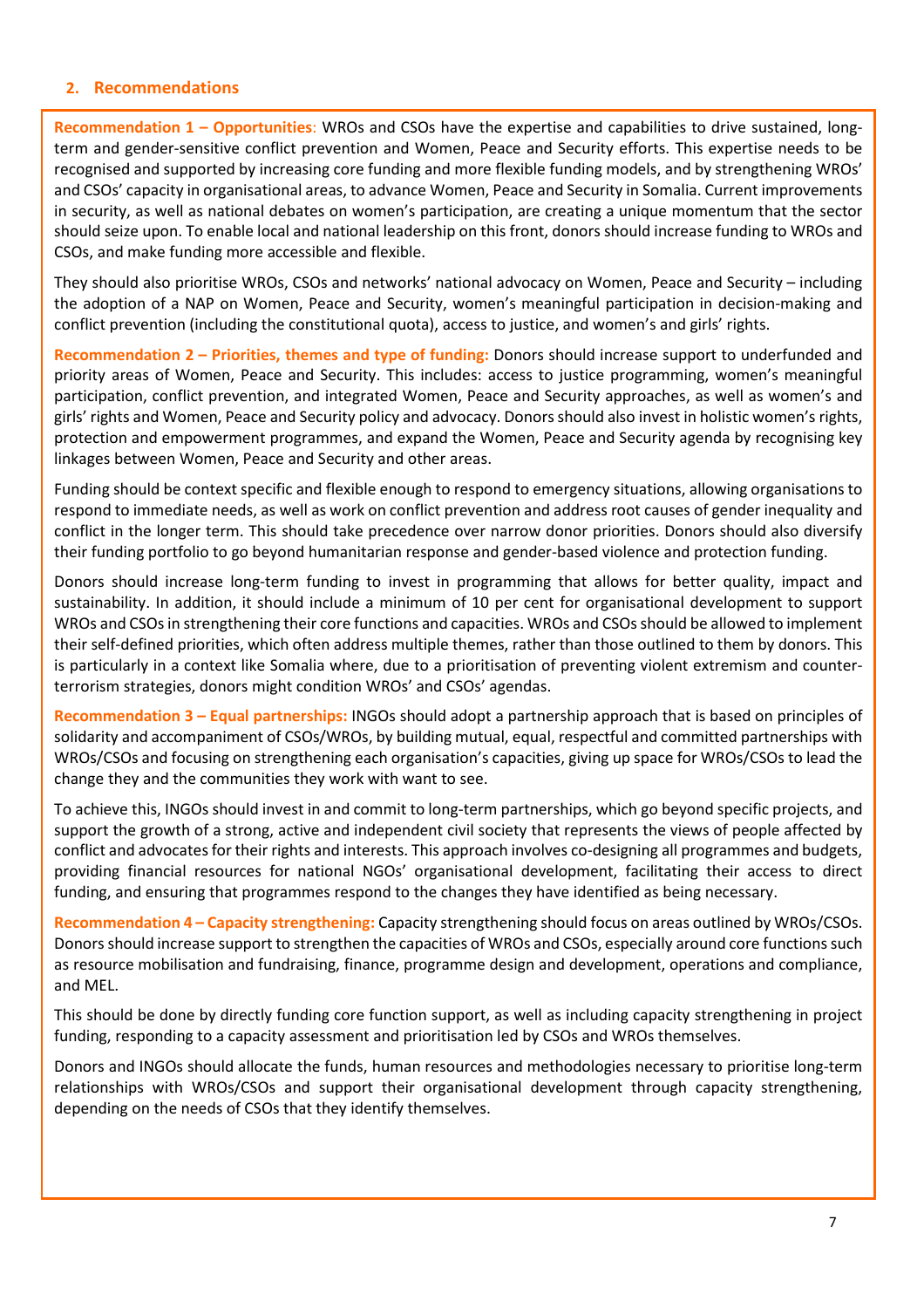**Recommendation 5 – Accessibility/application process:** Donors and multilateral institutions should make direct funding to WROs and CSOs more accessible in Somalia. Funding should be tailored to their structures and needs, in line with global commitments on Women, Peace and Security, and because national WROs and CSOs have a strong expertise and know the context better than INGOs.

Donors should consider targeting WROs/CSOs with specific calls, and simplifying their application processes, formats and requirements, as well as strengthening CSOs and WROs' knowledge of application frameworks and systems on an ongoing basis.

They should provide timely and clear information regarding the application process, eligibility and criteria, disseminating this at the local, federal and national levels and through CSO networks and UN clusters, including those outside Banadir region (Mogadishu). Donors should give at least four weeks' notification of application deadlines and dissemination should be done in advance of Call for Applications.

INGOs should acknowledge their dual role as partner and donor in many cases, and adopt many of these recommendations in their programme design and partner selection processes. INGOs should also share information on funding opportunities with partners on an ongoing basis and in a timely manner, promoting participatory programme design and moving towards long-term partnerships.

**Recommendation 6 – Compliance/due diligence:** Donors and INGOs should lessen and harmonise due diligence requirements by graduating due diligence processes and criteria according to the capacity of national CSOs and the amount of funding being applied for. For example, WROs/CSOs should have lesser due diligence requirements than INGOs competing with them. Donors should invest in harmonisation and a common capacity assessment to ensure local and national NGOs do not have to complete endless due diligence requirements. Donors should also provide funding to allow WROs/CSOs to invest in core staff who can easily deliver due diligence and compliance requirements, particularly in a context like Somalia where prioritisation of preventing violent extremism and counter-terrorism strategies limits national WROs' and CSOs' access to funding.

**Recommendation 7 – Proposals (narrative and budget)**: Donors should develop simpler proposal templates that are easier and quicker to complete, accessible in terms of language and the platforms they are shared through and, most importantly, flexible enough to respond to the needs of women and girls, women's organisations and communities, as well as relevant national/state-level strategies and policies, instead of just to donor policies and priorities.

WROs and CSOs should be able to tailor proposals to the communities' needs or they should be consulted to ensure proposals are in line with these. Earmarking funds for national organisations would also be supportive of the ongoing work and priorities of WROs and CSOs. Budgets should be flexible enough to allow for the inclusion of the overhead and administration costs of WROs and CSOs.

**Recommendation 8 – Monitoring, evaluation and learning (MEL):** Donors and INGOs should prioritise funding of MEL staff in WROs and CSOs as core and sustained functions, and not just 'projectised' posts, as well as strengthening the capacity of MEL staff in general, and not just on data collection and analysis based on donors' and INGOs' tools and approaches.

MEL frameworks that have already been developed by WROs/CSOs should be prioritised and new frameworks should be designed together with WROs/CSOs. Learning how to use MEL data on programme design is an area for which CSOs would like more support, along with resources.

MEL should align with government policies/frameworks, when these line up with the objectives of CSOs/WROs and community needs, and should be undertaken in a participatory manner that also involves beneficiaries and programme participants. There is also a need for flexible funds for contingency planning for emergencies – like COVID-19 – linked to MEL efforts and analysis.

**Recommendation 9 – Reporting (financial and narrative):** Donors and INGOs should develop standardised reporting formats (financial and narrative) and systems that are accessible, transparent and robust, with less paperwork. Donors and INGOs should consider moving away from monthly reporting to, at most, biannual and annual reporting. Reporting could also be simplified if done through other less formal channels such as phone calls, meetings or visits.

Donors and INGOs should provide support to partners with training on donors' reporting requirements and procedures.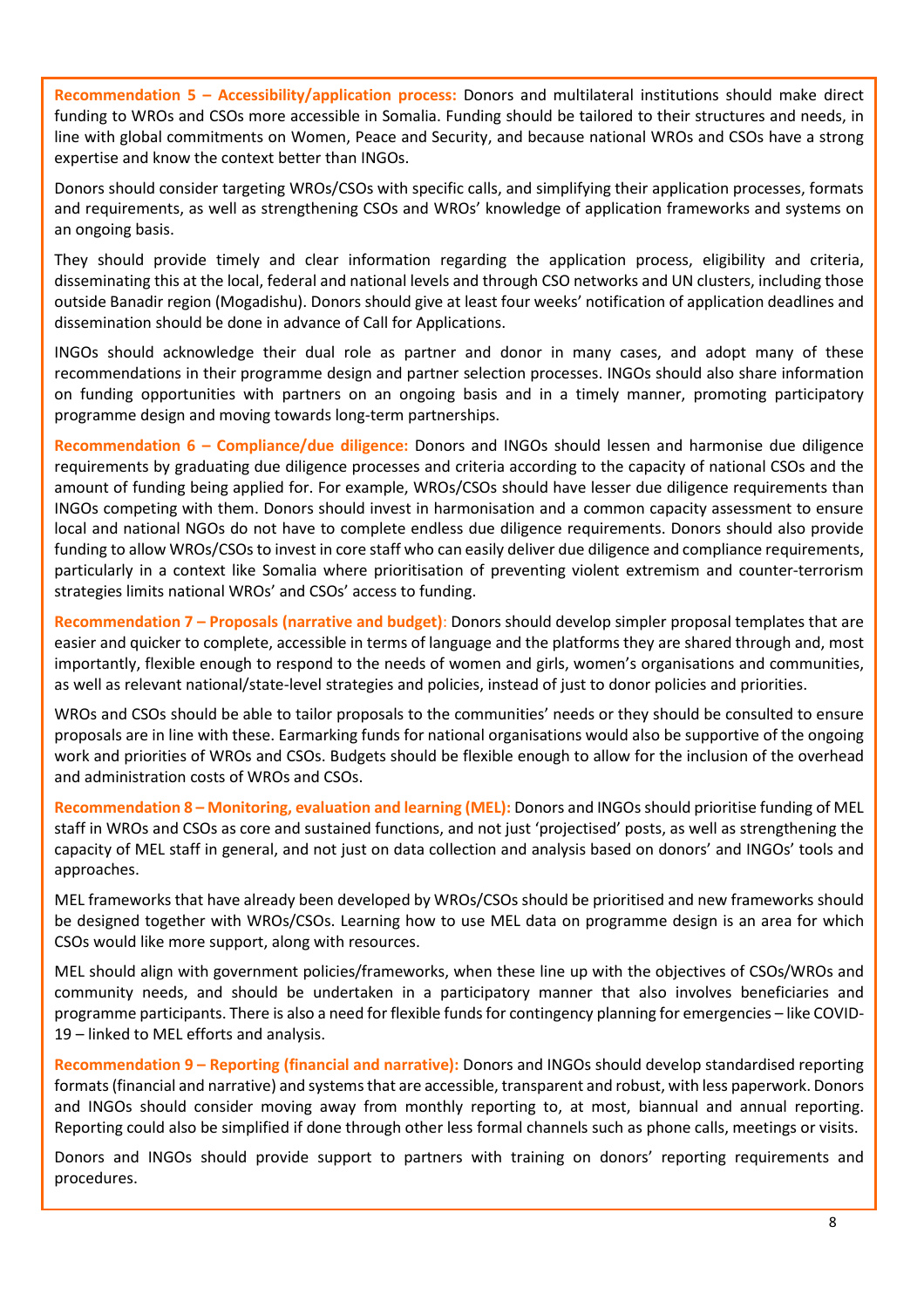# **3. Recommendations and Evidence**

#### **Recommendation 1 – Opportunities**

WROs and CSOs have the expertise and capabilities to drive sustained, long-term and gender-sensitive conflict prevention and Women, Peace and Security efforts. This expertise needs to be recognised and supported by increasing core funding and more flexible funding models, and by strengthening WROs' and CSOs' capacity in organisational areas, to advance Women, Peace and Security in Somalia. Current improvements in security, as well as national debates on women's participation, are creating a unique momentum that the sector should seize upon. To enable local and national leadership on this front, donors should increase funding to WROs and CSOs, and make funding more accessible and flexible.

They should also prioritise WROs, CSOs and networks' national advocacy on Women, Peace and Security – including the adoption of a NAP on Women, Peace and Security, women's meaningful participation in decision-making and conflict prevention (including the constitutional quota), access to justice, and women's and girls' rights.

**Recommendation for:** donors, multilateral institutions, government and civil society.

Improvements in the security situation in South-Central Somalia are creating more opportunities and better access for local and national WROs and CSOs to work towards meeting people's needs, and to work on peacebuilding, conflict prevention and Women, Peace and Security programme areas.

Current national events – namely the upcoming elections and ongoing institutionalisation in Somalia – present crucial opportunities to advance Women, Peace and Security in Somalia. Somali women, WROs and networks are currently strongly advocating to ensure the 30 per cent quota in the upcoming 2021 elections,<sup>7</sup> and have long called for this quota to be enshrined in the Constitution, as well as for the adoption of a NAP on Women, Peace and Security. Furthermore, WROs have been tirelessly advocating for the passing of the Sexual Offences Bill, which has been met with a huge backlash in parliament (with an altered version being denounced by local, national and international organisations, allowing child, early and forced marriage, for example).<sup>8</sup>

This sense of opportunity – with debates currently taking place in parliament and within the national discourse on areas related to Women, Peace and Security – came out strongly in the research. WROs and CSOs believe they are the best actors and platforms to lead Women, Peace and Security work in the country.

In addition, their unparalleled knowledge of the context and therefore their ability to be conflict sensitive and gender transformative in a way that is culturally sensitive and led by women and communities, places them in an excellent position to take the identified gaps of the Women, Peace and Security agenda forward in Somalia. The existence of a pool of women activists, lawyers and political leaders presents a unique opportunity for WROs and CSOs to lobby for the government to fully adopt a Somali NAP on Women, Peace and Security and advance legal reform in areas of political participation and gender-based violence.

However, WROs and CSOs feel held back by challenges, which will be explored in the following recommendations. For these opportunities to be seized, women's organisations and advocacy networks require flexible and targeted support: long-term and more flexible funding models; earmarked funding for WROs and CSOs within common funding pools to advance their agendas and identified needs; less burdensome compliance, due diligence and reporting requirements; and investment in their core funding and capacity strengthening linked to core functions, as identified by WROs/CSOs themselves.

#### **Regional evidence highlights**

 $\overline{a}$ 

In **Banadir**, participants said areas that present huge opportunities are women's representation in parliament and women'sleadership on Women, Peace and Security, asthere are increasing numbers of active and educated women, including lawyers who can offer legal services. Conflict prevention programmes should call for stronger

<sup>7</sup> Reuters (2020), 'Somali women demand guarantee of 30% of parliament in 2021 election', October [\(https://www.reuters.com/article/us-somalia](https://www.reuters.com/article/us-somalia-women-politics-trfn-idUSKBN27D1S9)[women-politics-trfn-idUSKBN27D1S9\)](https://www.reuters.com/article/us-somalia-women-politics-trfn-idUSKBN27D1S9)

<sup>8</sup> Reuters (2011), 'Outrage as Somali parliament drafts law permitting child, forced marriages', August ([https://uk.reuters.com/article/us-somalia](https://uk.reuters.com/article/us-somalia-women-rights/outrage-as-somali-parliament-drafts-law-permitting-child-forced-marriages-idUSKCN257200)[women-rights/outrage-as-somali-parliament-drafts-law-permitting-child-forced-marriages-idUSKCN257200\)](https://uk.reuters.com/article/us-somalia-women-rights/outrage-as-somali-parliament-drafts-law-permitting-child-forced-marriages-idUSKCN257200)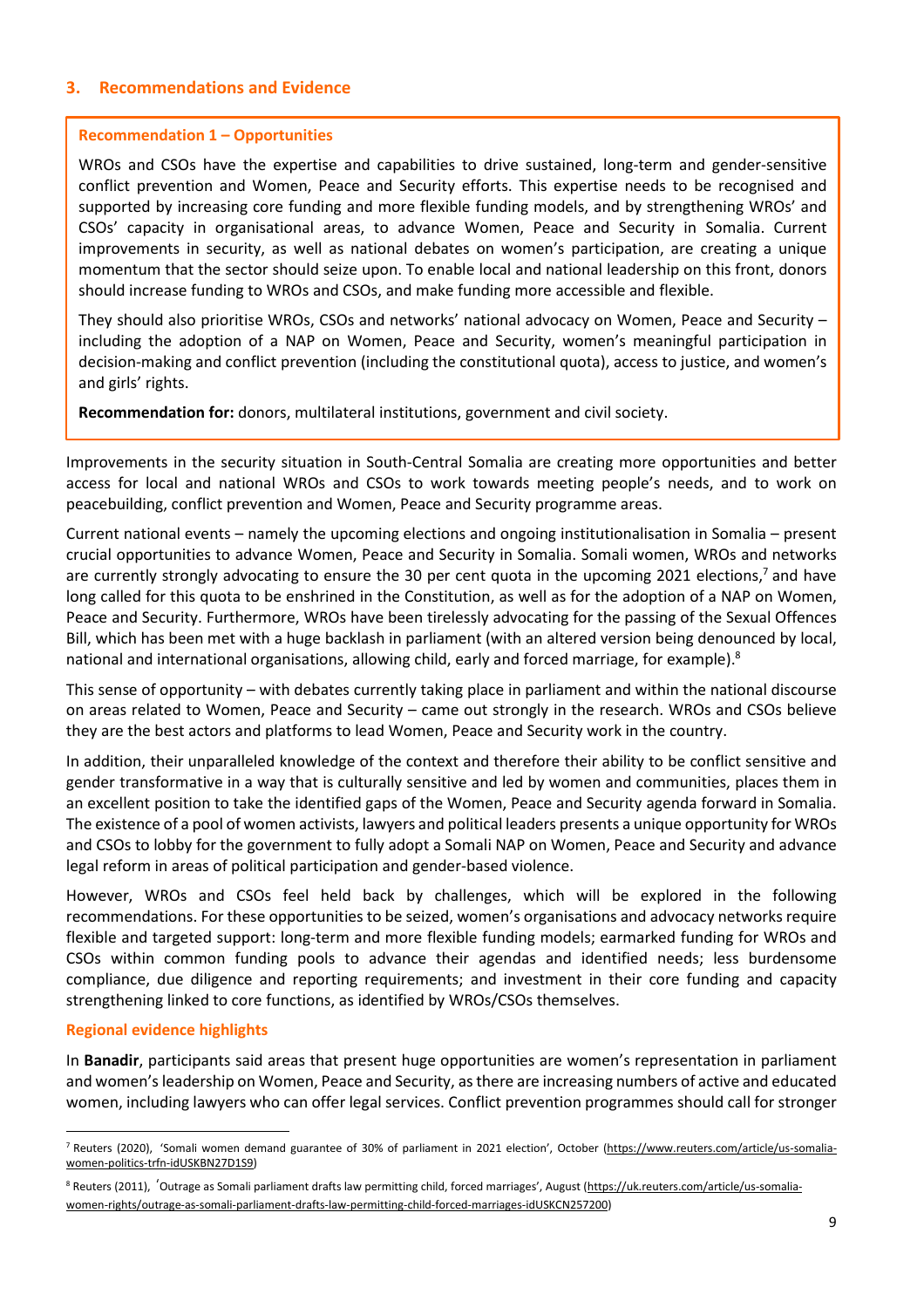inclusion of women and WROs in their design, implementation and MEL. In addition, continued support to WROs and CSOs to provide support to communities is needed.

In **Galmudug** state, participants outlined cultural and clan diversity, good educational backgrounds, collaboration with community members on conflict and violence prevention, and good rapport with government organisations at different levels as opportunities for strengthening work on inclusive peace and Women, Peace and Security.

In **Jubaland** state, participants highlighted a willingness from donors to fund gender-specific programming and a good working relationship between the national and state government as grounds for WROs and CSOs to increase women's participation in the political process and at all levels of decision-making.

In **Puntland** state, participants outlined how the government has supported an increasing number of women in business and youth who are technologically savvy as some of the opportunities available for WROs/CSOs to bridge existing inequalities. In addition, community awareness around equality for women, girls and boys and good rapport between host communities and IDPs creates a unique environment for ensuring the inclusion of marginalised people.

In **Southwest** state, participants outlined community acceptance through leadership structures, the availability and willingness of the international community to fund projects, and a good relationship with the government as factors that make it easy for them access funding and carrying out their work.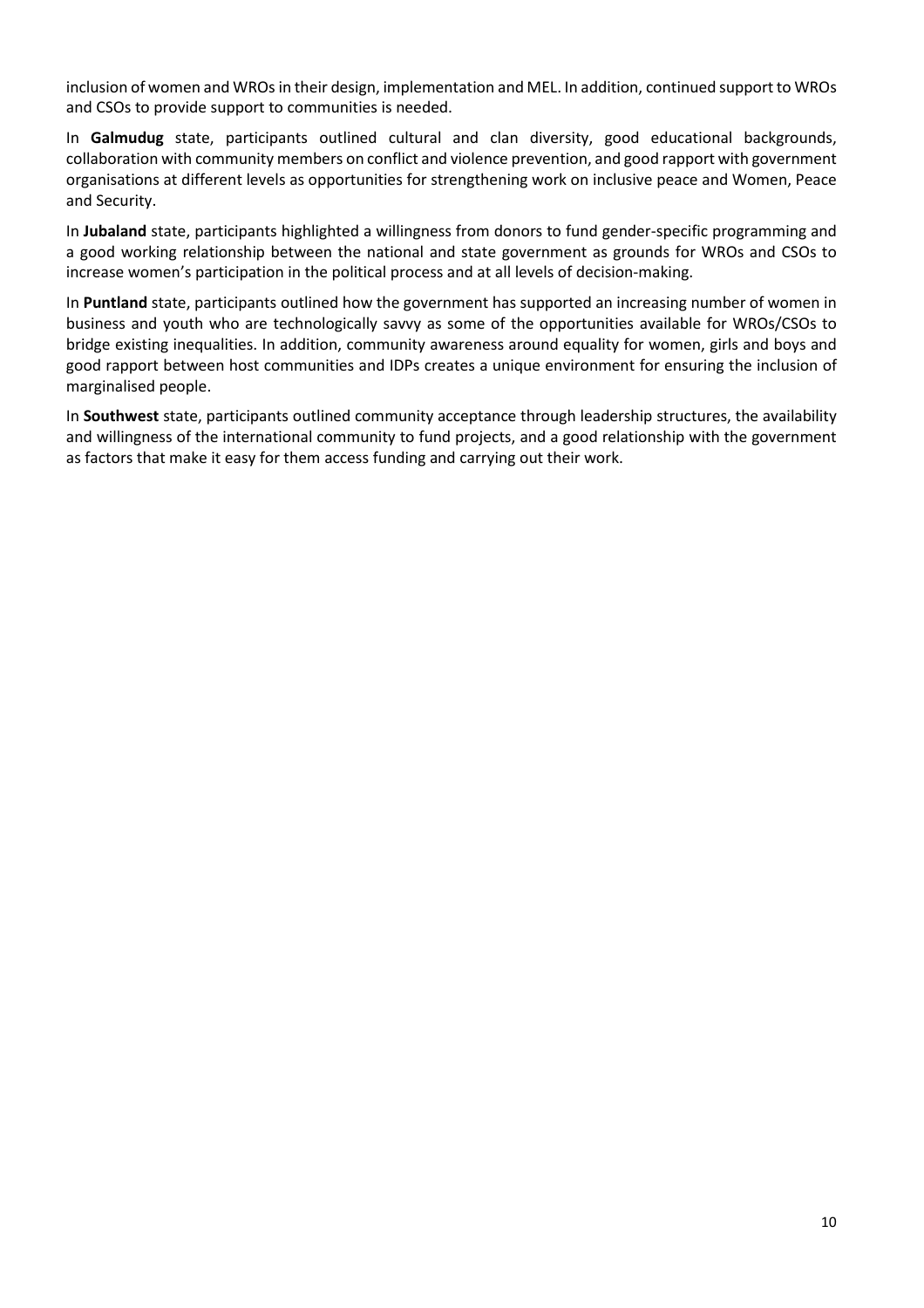#### **Recommendation 2 – Priorities, themes and type of funding**

Donors should increase support to underfunded and priority areas of Women, Peace and Security. This includes: access to justice programming, women's meaningful participation, conflict prevention, and integrated Women, Peace and Security approaches, as well as women's and girls' rights and Women, Peace and Security policy and advocacy. Donors should also invest in holistic women's rights, protection and empowerment programmes, and expand the Women, Peace and Security agenda by recognising key linkages between Women, Peace and Security and other areas.

Funding should be context specific and flexible enough to respond to emergency situations, allowing organisations to respond to immediate needs, as well as work on conflict prevention and address root causes of gender inequality and conflict in the longer term. This should take precedence over narrow donor priorities. Donors should also diversify their funding portfolio to go beyond humanitarian response and gender-based violence and protection funding.

Donors should increase long-term funding to invest in programming that allows for better quality, impact and sustainability. In addition, it should include a minimum of 10 per cent for organisational development to support WROs and CSOs in strengthening their core functions and capacities. WROs and CSOs should be allowed to implement their self-defined priorities, which often address multiple themes, rather than those outlined to them by donors. This is particularly in a context like Somalia where, due to a prioritisation of preventing violent extremism and counter-terrorism strategies, donors might condition WROs' and CSOs' agendas.

*Recommendation for:* donors, multilateral institutions and government.

Organisations mapped work mainly on gender-based violence, humanitarian response and participation. However, their focus on one area over another may respond more to donor trends and priorities, rather than to community needs or national or organisational priorities, as mentioned in the previous section.

When asked about priority areas for funding, participants cited unequal access to rights and opportunities between women and men in the social, economic and political spheres, and gender norms and cultural biases that prioritise men over women in all levels of decision-making. Within these, inadequate protection services and weak regulatory frameworks, especially in terms of the law and unequal access to justice, were some of the biggest challenges facing women and girls in Somalia that research participants identified. The organisations consulted placed special attention on how the provision of such services can be an effective way to achieve concrete results for individuals. However, these need to be accompanied by programmes that will have a systematic impact on transforming the root causes of these issues, including by ensuring that responses of formal and informal justice actors and institutions are more inclusive of and responsive to the needs and demands of women, girls and other marginalised groups.

In line with this, most of the participants outlined the need to come up with an integrated approach to Women, Peace and Security programming, rather than stand-alone projects that address violence prevention and social norm change, service provision (including gender-based violence response), and women's empowerment and participation separately. These need to address social and gender norms and other root causes of conflict and discrimination, while strengthening accessto basic services, justice and protection. They mentioned that funding consortiums or WRO/CSO networks working on different Women, Peace and Security thematic areas would allow for collaboration and advance Women, Peace and Security policy at the local and national levels.

Participants also mentioned how a lack of core staff (those not linked to project implementation) – staff who could strengthen operational, fundraising and financial capacities, and core organisational capacity – was a main barrier to working on priorities and accessing funds. Donors need to increase support to core funding for WROs and CSOs if they are to strengthen their capacities to deliver on competing needs and priorities and achieve an equal balance of power between WROs and INGOs working in Somalia. This would contribute to building a system that will eventually provide a safe space for WROs in Somalia to lead the changes they have identified as being necessary.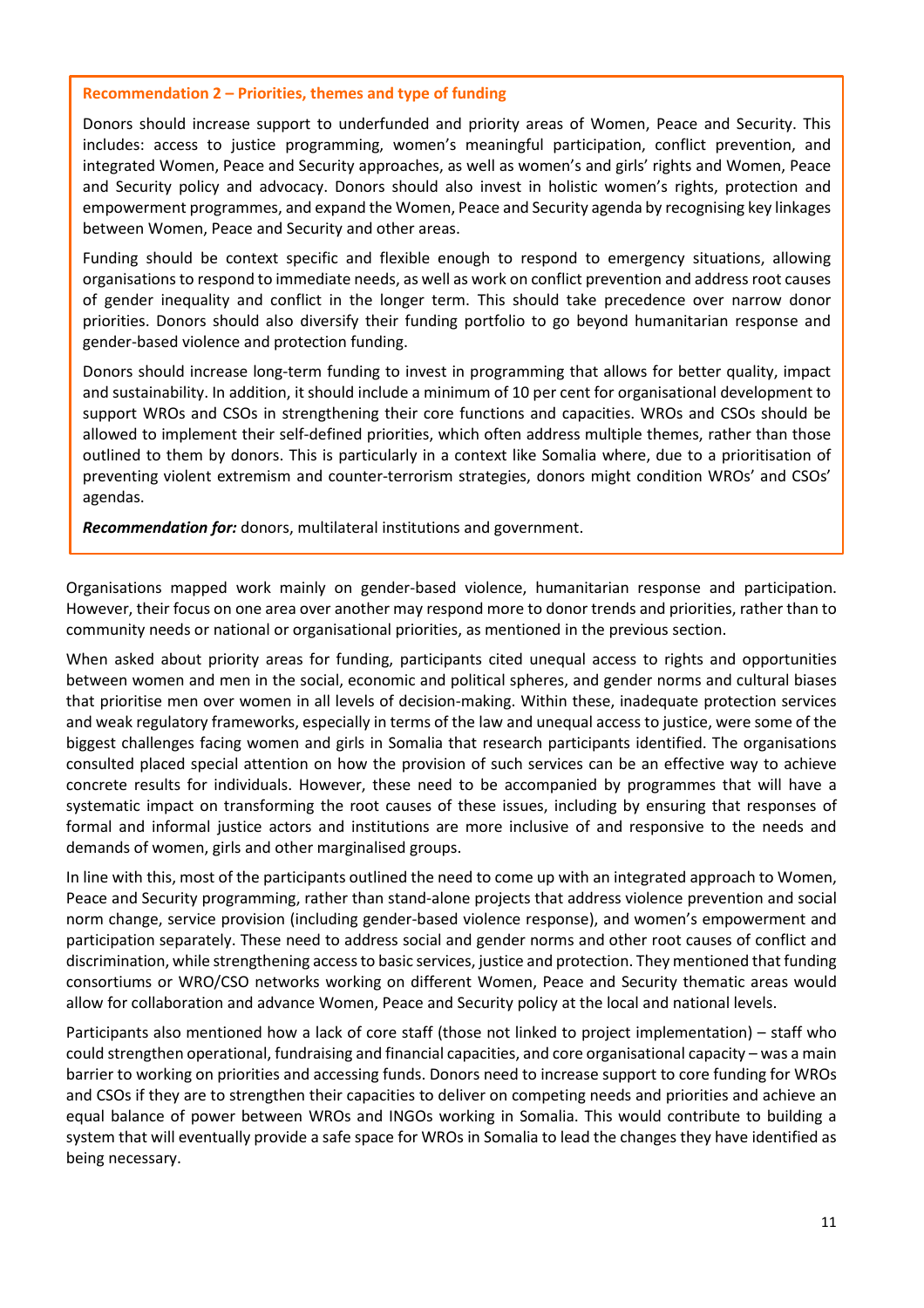Participants also identified short-term funding as a massive obstacle in organisational capacity and sustainability, but also in programme quality, impact and sustainability. They requested long-term financial support to women's organisations, rather than to small projects of shorter duration (3–6 months) that do not result in sustainable change. They also mentioned that funding should include a minimum of 10 per cent for organisational structure development and capacity strengthening for staff.

Additional areas to support Women, Peace and Security and women's meaningful participation are for donors to require more women to be employed as staff in NGOs and CSOs, including in management positions, and to monitor gender pay gaps and safeguarding policies.

# **Regional evidence highlights**

In **Banadir,** participants noted that donors are more interested in humanitarian response, especially genderbased violence and protection, human rights issues and access to basic services like healthcare. One participant mentioned the need for more conflict resolution projects, while another indicated that the specific areas to be funded depend on the donor's interest and areas of opportunities, as opposed to the actual needs of the beneficiaries. They also spoke about how areas of focus are stand alone and not integrated, which is not reflective of people's lives and needs and which limits provision of comprehensive service packages or holistic programmes.

In **Galmudug** state, participants mentioned themes like VAWG, protection and conflict prevention as areas where they find it easier to receive funding.

In **Hirshabelle** state, participants find it easier to secure funding in the areas of VAWG, protection and conflict resolution. They attributed funding for VAWG and protection as being due to the absence of strong government institutions, especially in the justice system and security sector. In addition, they stated that conflict resolution is also funded due to rampant clan conflict.

In **Puntland** state, participants indicated that VAWG, conflict resolution, peacebuilding and women empowerment as areas that are easily funded. Conflict resolution is funded because it is resource based: clans often fight each other leading to loss of life, injury and displacement. One of the participants pointed out that the areas/themesthat are funded are donor driven and not necessarily based on beneficiaries' needs. They said, despite needs, some donors do not prioritise humanitarian support.

In **Southwest** state, participants indicated that health, nutrition, protection, VAWG and human rights are easier to fund. Areas such as nutrition and health are regarded as life-saving interventions that are critical. Participants noted the siloed approaches of these programmes, and said that by integrating these components, interventions could provide a comprehensive package of services that is critical to addressing the needs of women and genderbased violence (GBV) survivors.

In **Jubaland** state, participants found it easier to get funding for themes that focus on health, nutrition, livelihoods, VAWG, protection, conflict resolution and peacebuilding.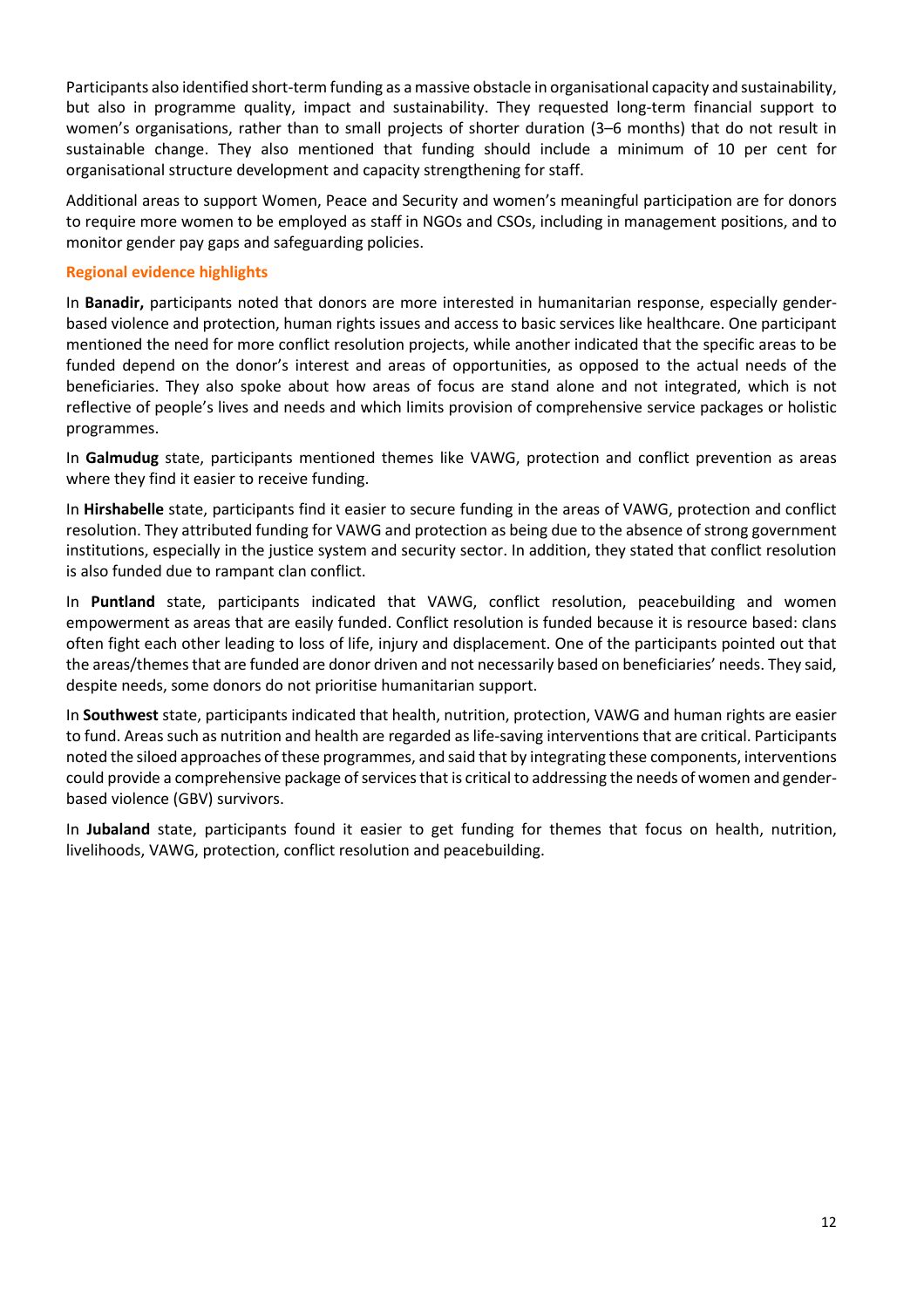#### **Recommendation 3 – Equal partnerships**

INGOs should adopt a partnership approach that is based on principles of solidarity and accompaniment of CSOs/WROs, by building mutual, equal, respectful and committed partnerships with WROs/CSOs and focusing on strengthening each organisation's capacities, giving up space for WROs/CSOs to lead the change they and the communities they work with want to see.

To achieve this, INGOs should invest in and commit to long-term partnerships, which go beyond specific projects, and support the growth of a strong, active and independent civil society that represents the views of people affected by conflict and advocates for their rights and interests. This approach involves codesigning all programmes and budgets, providing financial resources for national NGOs' organisational development, facilitating their access to direct funding, and ensuring that programmes respond to the changes they have identified as being necessary.

*Recommendation for:* INGOs, donors and multilateral institutions.

WROs/CSOs and networks are often best placed to understand and address the priorities of the communities they work with, and the gender norms and inequalities that hinder women's safety and participation in their communities. They also have a deep contextual knowledge (most of the time, they are part of the communities they work with), and the trust and flexibility to adapt and provide services in a way that government entities often cannot. This allowsthem to fill critical gaps during both crisis and recovery. For initiativesto be sustainable and ensure women's rights and women's participation, they need to be able to provide long-term and regular accompaniment and support to the communities they work with, always led by their priorities.

Throughout the research, participants referred to INGOs adopting similar practices, funding models, and due diligence, MEL and reporting requirements as international donors. They talked about 'projectised' funding and relationships, and about receiving training from INGOs to allow them to fulfil INGOs' models and reporting requirements, instead of defining long-term capacity strengthening initiatives that respond to WROs' and CSOs' needs and priorities. They discussed how many INGOs do not share core, overhead or administration costs with them, weakening their organisational capacity. They called for INGOs to acknowledge their double role as partner and donor in many cases, and move towards more transparent, equal and long-term partnerships based on solidarity.<sup>9</sup>

INGOs should prioritise investing in two-way, equal and long-term partnerships when working with CSOs and WROs. They should co-design programmes and budgets, and share budgets and overhead/administration costs more equally, as well as advocacy initiatives that reflect the priorities of national NGOs. Tools, activities and methodologies that national NGOs have in place are usually more contextually relevant, and should be prioritised, rather than developing 'new' ones or using the methodologies already developed by INGOs. In addition, INGOs should make sure that they can provide the necessary resources to support the organisational development of their national partners in the areas identified and prioritised by them. This could be in the form of trainings, learning and experience exchanges that are defined by CSOs' and WROs' priorities and needs – or joint trainings and exchanges – and core organisational funding. Similarly, INGOs should also assess their own capacity gaps and identify how partners can help to strengthen them, for example, through paid trainings. This way of working not only strengthens national CSOs, but also allows for the decision-making power over what programming is needed in a particular context to be equally shared. Furthermore, it can encourage reflection on the added value of each partner and contribute to a stronger approach that builds on the strengths of national NGO and INGO partners.

National NGOs' agendas should be prioritised and supported. This should be reflected in partnership agreements, activities and budgets that are co-designed with national NGO partners, in recognition of their contextual knowledge and expertise. Participants also mentioned that supporting/funding consortiums or CSO/WRO networks working on different Women, Peace and Security thematic areas (in addition to providing funding individually to WROs/CSOs), fosters collaboration among national CSOs and can contribute to more effectively advancing Women, Peace and Security policy at the local and national levels.

 $\overline{a}$ 

<sup>9</sup> Due to the sensitive nature of some of this content, the findings in this section have been aggregated and will not be presented by region.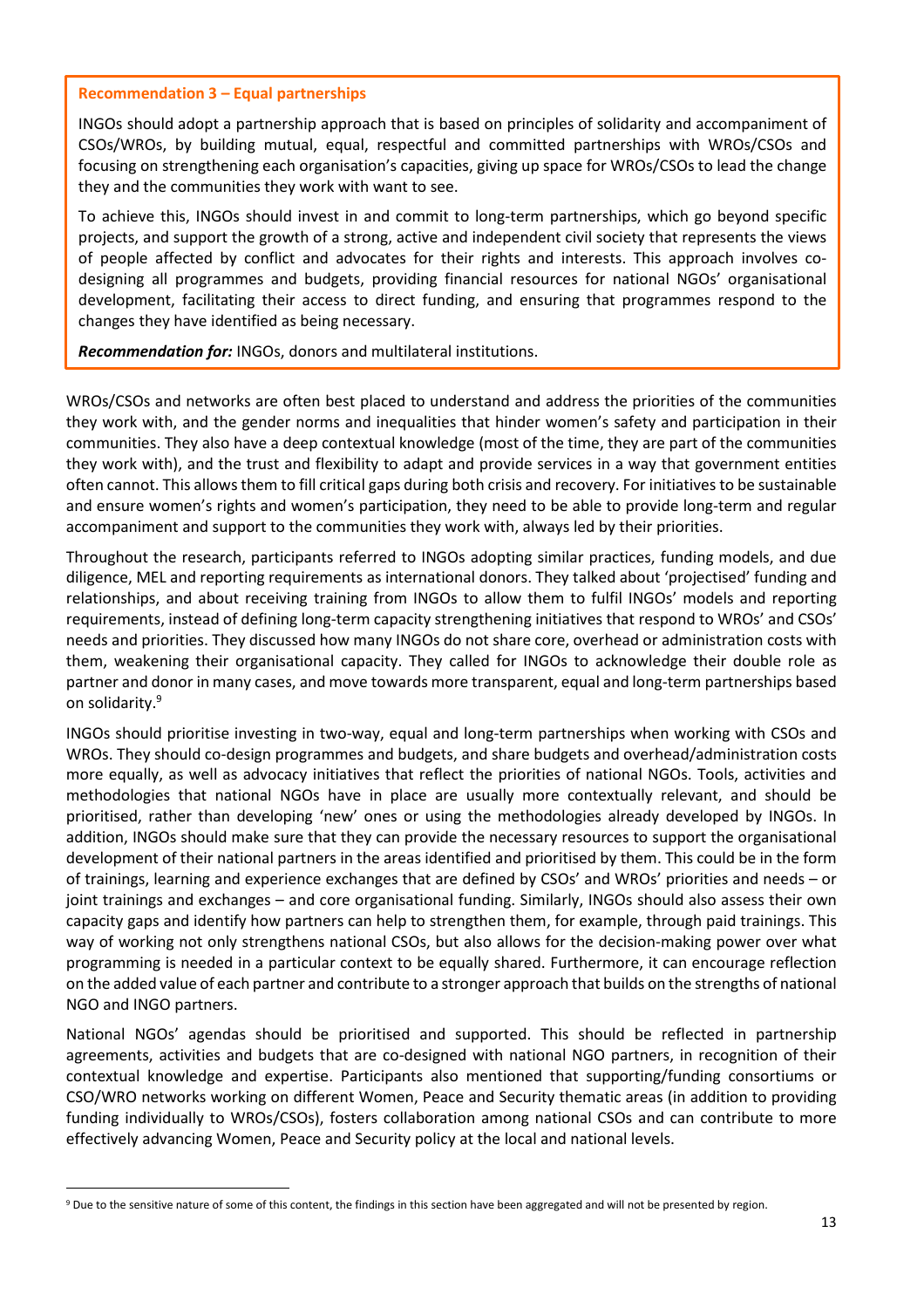#### **Recommendation 4 – Capacity strengthening**

Capacity strengthening should focus on areas outlined by WROs/CSOs. Donors should increase support to strengthen the capacities of WROs and CSOs, especially around core functions such as resource mobilisation and fundraising, finance, programme design and development, operations and compliance, and MEL.

This should be done by directly funding core function support, as well as including capacity strengthening in project funding, responding to a capacity assessment and prioritisation led by CSOs and WROs themselves.

Donors and INGOs should allocate the funds, human resources and methodologies necessary to prioritise long-term relationships with WROs/CSOs and support their organisational development through capacity strengthening, depending on the needs of CSOs that they identify themselves.

*Recommendation for:* donors, multilateral institutions and INGOs.

Participants outlined that often donors and INGOs operate under the assumption that WROs and CSOs do not have the 'capacity' to deliver and/or manage big projects, when this is not the case. Instead, WROs or CSOs may not yet have the know-how on donor- and INGO-specific procedures, policies, systems and methodologies. Participants said that they prefer to think of 'capacity strengthening' instead of 'capacity building'.

Because of fund 'projectisation', local and national organisations' main challenges are related to hiring and retaining staff with core organisational capacities, such as MEL, finance, fundraising and other core functions (such as management or operations). In many cases, when a project ends, technical MEL or finance staff, for example, can no longer be kept on and leave.

Rather than including specific capacity requirements per project, it is important to invest in organisations' core capacity to build up and sustain technical staff beyond projects' lifespans, supporting and working with WROs/CSOs to strengthen their core capacities and identify areas where INGOs can complement their work.

Participants requested capacity strengthening in programmatic, technical and structural areas like MEL, governance, fundraising, proposal development, financial and narrative reporting, donor requirements, due diligence processes, and procurement management. This should be supported on an ongoing basis, ahead of proposals and during project implementation.

A move to core funding would allow each organisation to spend some of its funding on the areas identified and to spend funds where they need them the most. If donors and INGOs provide CSOs/WROs with resources on a longer-term basis to help them strengthen their capacities, this will help CSOs and WROs to contribute fully to the change they and the communities where they operate wish to see.

#### **Regional evidence highlights**

In **Banadir**, participants identified capacity gaps in the areas of proposal writing, reporting (financial and narrative), financial management, budget management, MEL and due diligence requirements. One of the participants identified capacity assessments as the first step to establishing training needs and gaps in skills, before doing any capacity strengthening for CSOs. In addition, another participant said that organisations need to identify and recruit qualified staff for technical positions like MEL, fundraising and financial management, and should then undergo training to strengthen their capacity. Furthermore, one of the participants also identified due diligence requirements and proposal writing as key areas for capacity strengthening.

In **Galmudug** state, participants identified proposal writing, report writing, MEL, budget management, financial systems, due diligence requirements and skills development as the main gaps that need to be strengthened. One of the participants also noted that their organisation has the necessary manuals on finance, procurement, human resources and child protection, but that these need to be updated.

In **Hirshabelle** state, participants identified report writing, MEL, budget management, financial systems and proposal writing as gaps in training. In addition, participants suggested that staff from CSOs should attend the same training to share their experiences.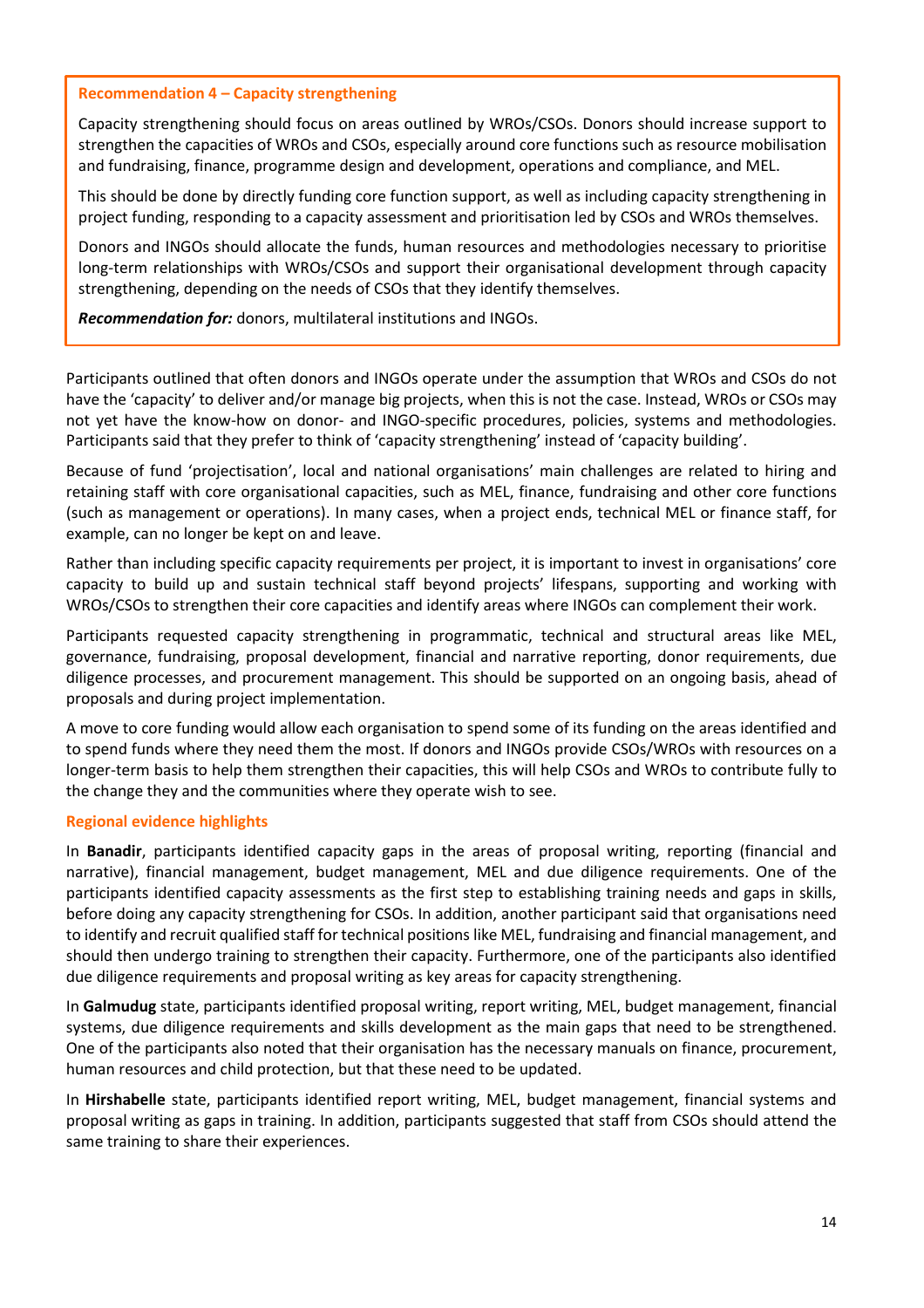In **Jubaland** state, participants identified MEL, proposal writing, budget management and financial systems as areas where staff need to be trained. One of the participants also identified special projects that focus on democracy, good governance, human rights and peacebuilding as some of the areas where staff need training.

In **Puntland** state, participants identified proposal writing, report writing, fundraising, MEL and budget management. One participant identified governance and entrepreneurship as areas requiring capacity development.

In **Southwest** state, participants identified proposal writing, financial management, report writing, MEL, financial systems, due diligence requirements, advocacy, fundraising and procurement as areas for capacity strengthening. One of the participants also identified gapsin coordination between the CSOs and recommended establishing coordination networks. Furthermore, one participant recommended training on online reporting systems.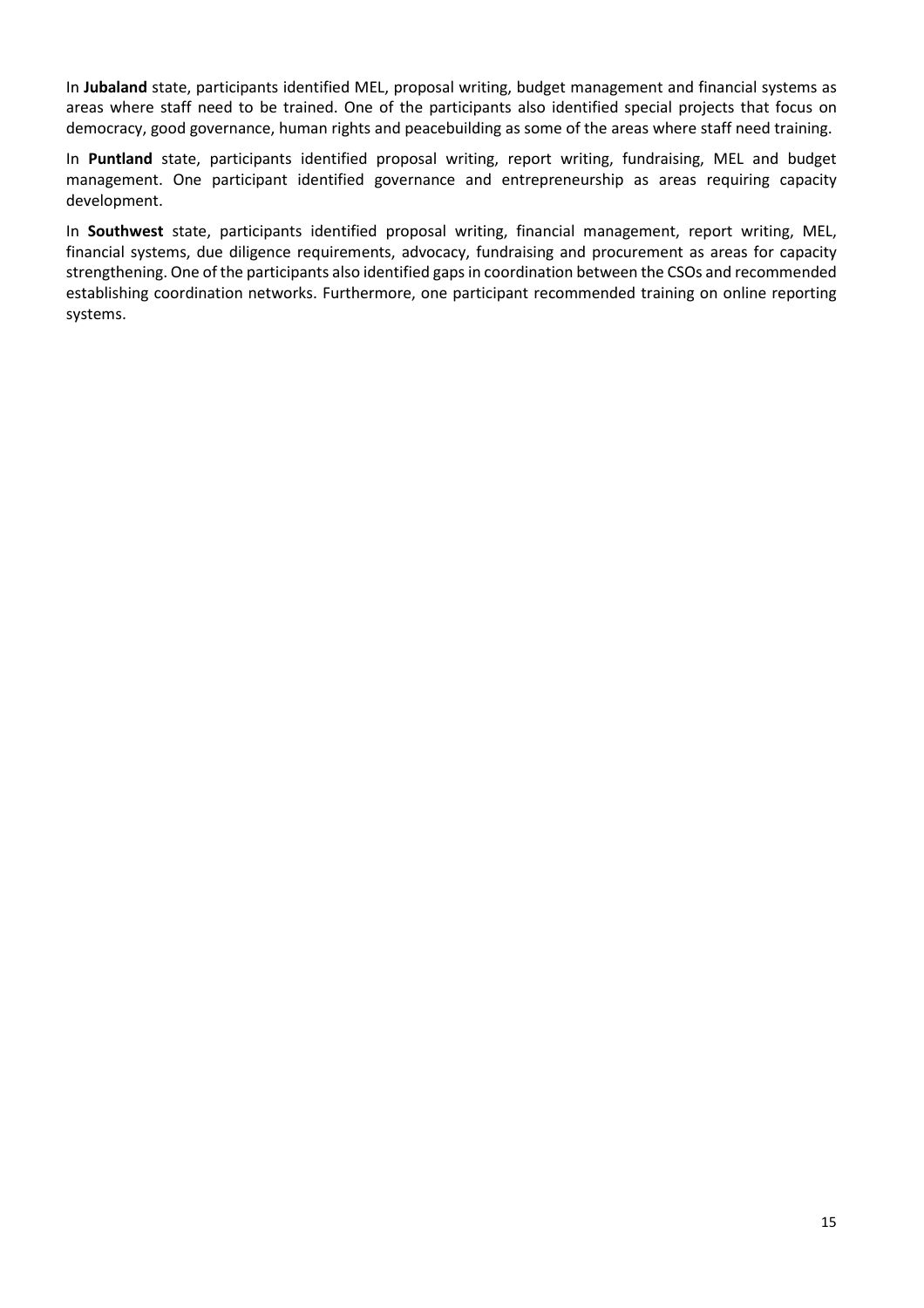#### **Recommendation 5 – Accessibility/application process**

Donors and multilateral institutions should make direct funding to WROs and CSOs more accessible in Somalia. Funding should be tailored to their structures and needs, in line with global commitments on Women, Peace and Security, and because national WROs and CSOs have a strong expertise and know the context better than INGOs.

Donors should consider targeting WROs/CSOs with specific calls, and simplifying their application processes, formats and requirements, as well as strengthening CSOs and WROs' knowledge of application frameworks and systems on an ongoing basis.

They should provide timely and clear information regarding the application process, eligibility and criteria, disseminating this at local, federal and national levels and through CSO networks and UN clusters, including those outside Banadir region (Mogadishu). Donorsshould give at least four weeks' notification of application deadlines and dissemination should be done in advance of Call for Applications.

INGOs should acknowledge their double role as partner and donor in many cases, and adopt many of these recommendations in their programme design and partner selection processes. INGOs should also share information on funding opportunities with partners on an ongoing basis and in a timely manner, promoting participatory programme design and moving towards long-term partnerships.

*Recommendation for:* donors and multilateral institutions and INGOs.

Organisations consulted noted difficulties in accessing funds from international donors. Most WROs/CSOs stated they did not have sufficient information on funding application processes and how to contact prospective donors. This was mentioned especially in relation to donors who support women-centred programmes. Participants also felt that international donors only give funds to those organisations already known to them. It is difficult for organisations without knowledge or experience of working with a particular donor to navigate their applications, requirements and systems. Conversely, some organisations did contact international donors on their own or through their INGO partner, who they know has easier access to international donors. This puts them in the position of having to partner with INGOs to get funding.

Participants mentioned that different international donors require that they have specific experience or skills and have different due diligence requirements. Stringent eligibility criteria to access funding, such as heavy and cumbersome due diligence processes and strict donor regulatory frameworks, which oblige them to be (for example) registered or certified by authorities orinternational organisations, mean that many small and medium WROs are excluded from the application process at the onset. International organisations and donors have different approaches to capacity assessments and passing one such assessment does not automatically make an organisation eligible for another. Some assessments are expensive and time consuming. This process has potentially prevented some national NGOs from accessing funding, as they could not afford the assessments or did not have the in-house capacity to conduct them. The lack of follow-up by INGOs to support capacity development for needs identified in assessments means that capacity assessments have become merely a contracting tool, rather than part of a longer-term process to develop a stronger civil society in Somalia.

Furthermore, participants mentioned that calls for proposals often require them to conform to a certain organisational structure and have specific financial systems (usually one similar to that of an INGO) in order to access funding. This leaves WRO and CSO networks and social movements with little or no room to access some funding streams, unless they partner with an INGO. However, participants mentioned that INGOs are reluctant to partner with national NGOs as they are not confident that local institutions have the capacity to manage larger projects or finances, or are able to address the needs of their communities. However, they emphasised that national NGOs, as first responders, have a strategic understanding of the contexts they work in and communities they work with. They should represent their communities and development in Somalia, while international organisations should take a supportive role.<sup>10</sup>

 $\overline{a}$ 

<sup>10</sup> Humanitarian Leadership Academy (2017), 'Dialogue for Action on Aid Localisation in Somalia', May (https://www.humanitarianleadershipacademy.org/dialogue-action-aid-localisation-somalia/)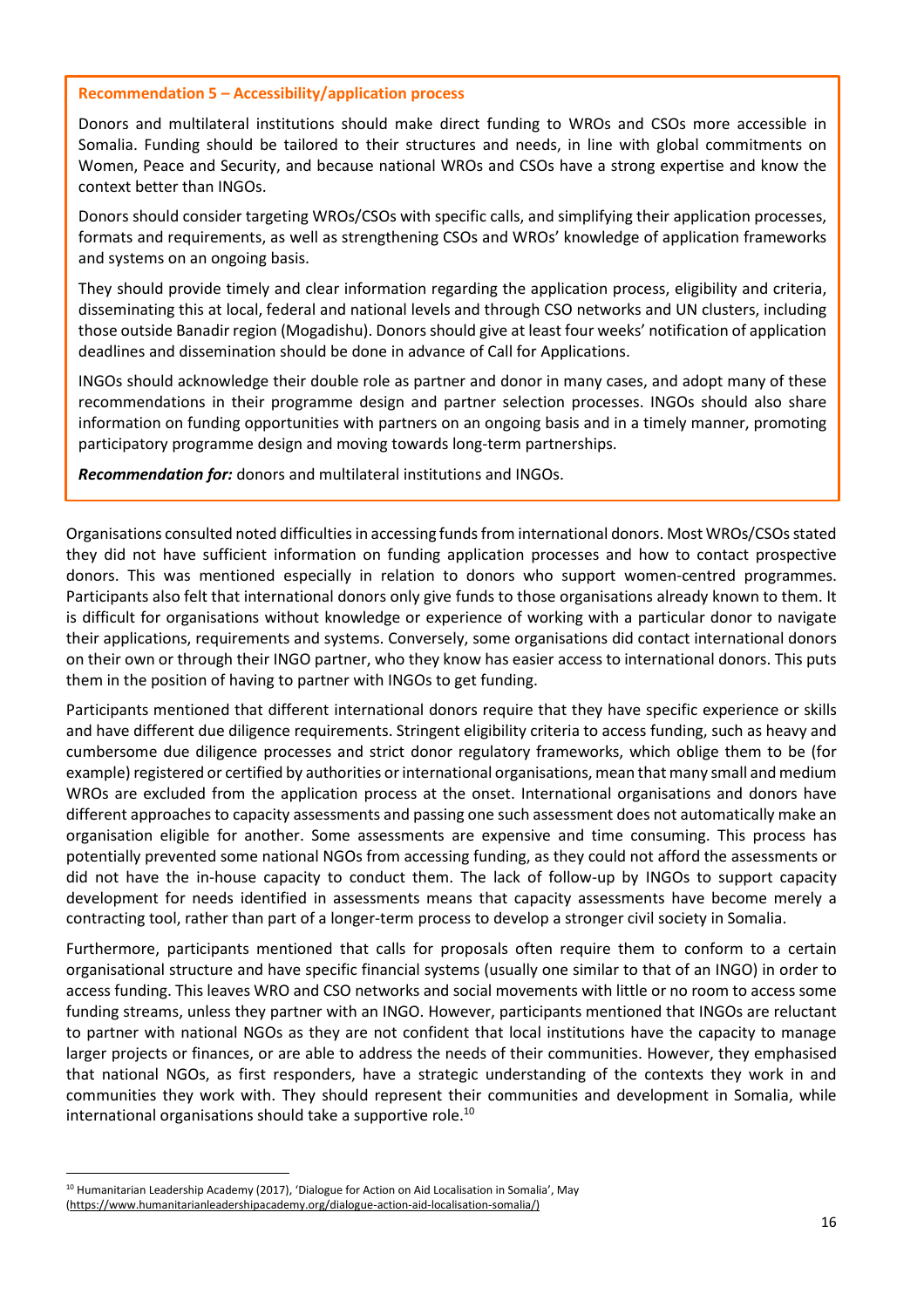To address these concerns, recommendations include donors making direct funding to WROs and CSOs more accessible in Somalia, including by targeting or prioritising different types of organisations – such as networks that may vary in structure and legal entity. Donors should simplify their application processes, formats and requirements, and tailor them to the needs of the communities by consulting WROs' and CSOs' agendas. This would also mean recognising that WROs and CSOs have an invaluable expertise and knowledge of the context they work in.

Clearer information and dissemination of application processes, eligibility and criteria, were found to be key elements needed for national NGOs to access funding. Dissemination should be increased at the local (federal member state) and national levels, and CSO networks and UN clusters outside Banadir region (Mogadishu) should be targeted. Participants noted that relevant clusters, such as gender-based violence or protection, do usually share information on funding by advertising on their websites. However, due to the siloed ways in which 'aid' funding and programming works, this is mostly gender-based violence prevention and response funding; it does not always include funding for other areas of Women, Peace and Security programming, such as conflict prevention or women's participation. Donors are encouraged to share calls proactively with other networks working on gender equality, conflict prevention, peacebuilding, development and humanitarian 'aid'. Donors should give at least four weeks' notification of application deadlines and should notify of the opportunity in advance of publication of the Call for Applications.

To address knowledge gaps on specific donor frameworks, donors should invest in capacity strengthening with WROs and CSOs on application procedures and formats and donor regulatory frameworks (see Recommendation 3 on capacity strengthening). Capacity strengthening sessions should be held as webinars on an ongoing basis and should not be linked to specific calls. Participants pointed to these challenges often being reinforced by transactional relationships with INGOs; here they are treated as implementers of time-bound projects instead of long-term partners. Thus, there is no investment in strengthening their ability to navigate some of these donor-specific requirements.

To address this, INGOs should share information on funding opportunities with partners on an ongoing basis and in a timely manner, regardless of whether they will partner with specific WROs or CSOs for a particular call. They should also provide ongoing support to navigate the complex guidelines that are attached to funding calls, until donors simplify the process. Co-creation processes should engage local partners meaningfully and longterm partnerships should invest in local organisations' capacities to write proposals and submit them independently.

Finally, participants mentioned that due to low-bandwidth internet subject to connection issues in many areas, proposals should be accepted via email or by post (with donors paying mailing costs) rather than via complex online systems.

# **Regional evidence highlights**

Participants from WROs based in **Banadir** emphasised the importance of having prior knowledge of opportunities, donors' frameworks and priorities etc., to access international donor funding. They believe most donors give priority to INGOs that can more easily meet the criteria, requirements and knowledge of their frameworks and funding schemes. They noted that many INGOs have either their headquarters or offices in the host country of most donors, facilitating networking, long-standing relationships and a sustained knowledge of how to interact with and access funds from these donors. They pointed to the fact that INGOs' international experience, highly skilled and experienced staff, and strong accountability, financial and MEL systems, give them an edge over national and local NGOs.

In **Galmudug** state, WROs/CSOs mentioned that some donors do send calls for proposals directly to local and national organisations, which then share them with others. Galmudug participants also spoke about difficulties related to technical skills and proposal writing, especially when there is short notice to respond to bids from donors. This leaves them with the only option to partner with INGOs who can secure the funds and have a track history of successful implementation of projects.

In **Jubaland** state, most of the organisations noted that they accessinternational donor funding through regional fundraising links, UN clusters and UN fundraising systems. They also said that they have the experience, technical skills, a longstanding history as local and national CSOs, and a good rapport with the communities they work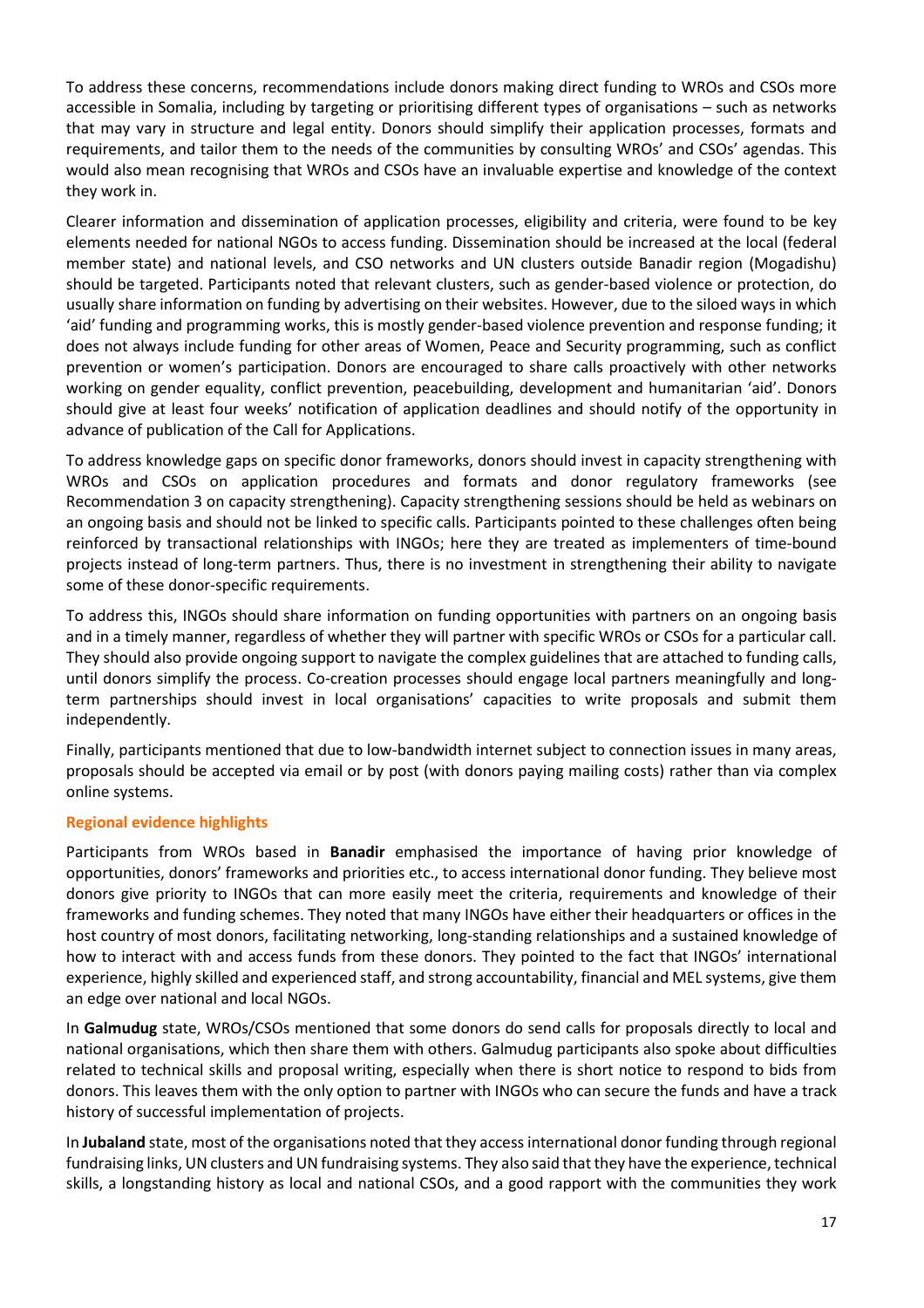with, which are factors that have helped them to win some bids. However, participants also agreed that there are challenges, as donors ask for specific and different proposal writing requirements. They still give preference to INGOs instead of national or local NGOs.

In **Southwest** state, participants agreed that in most cases, competition from INGOs makes it difficult for them to access funds directly. Some felt that they still grapple with lack of human resources and technical capacity, when developing proposals that have an urgent deadline. Participants also indicated one challenge with online application systems, like the Humanitarian Response Plan managed by the UN Office for the Coordination of Humanitarian Affairs (UN OCHA), is that the system can freeze at critical moments during the application process.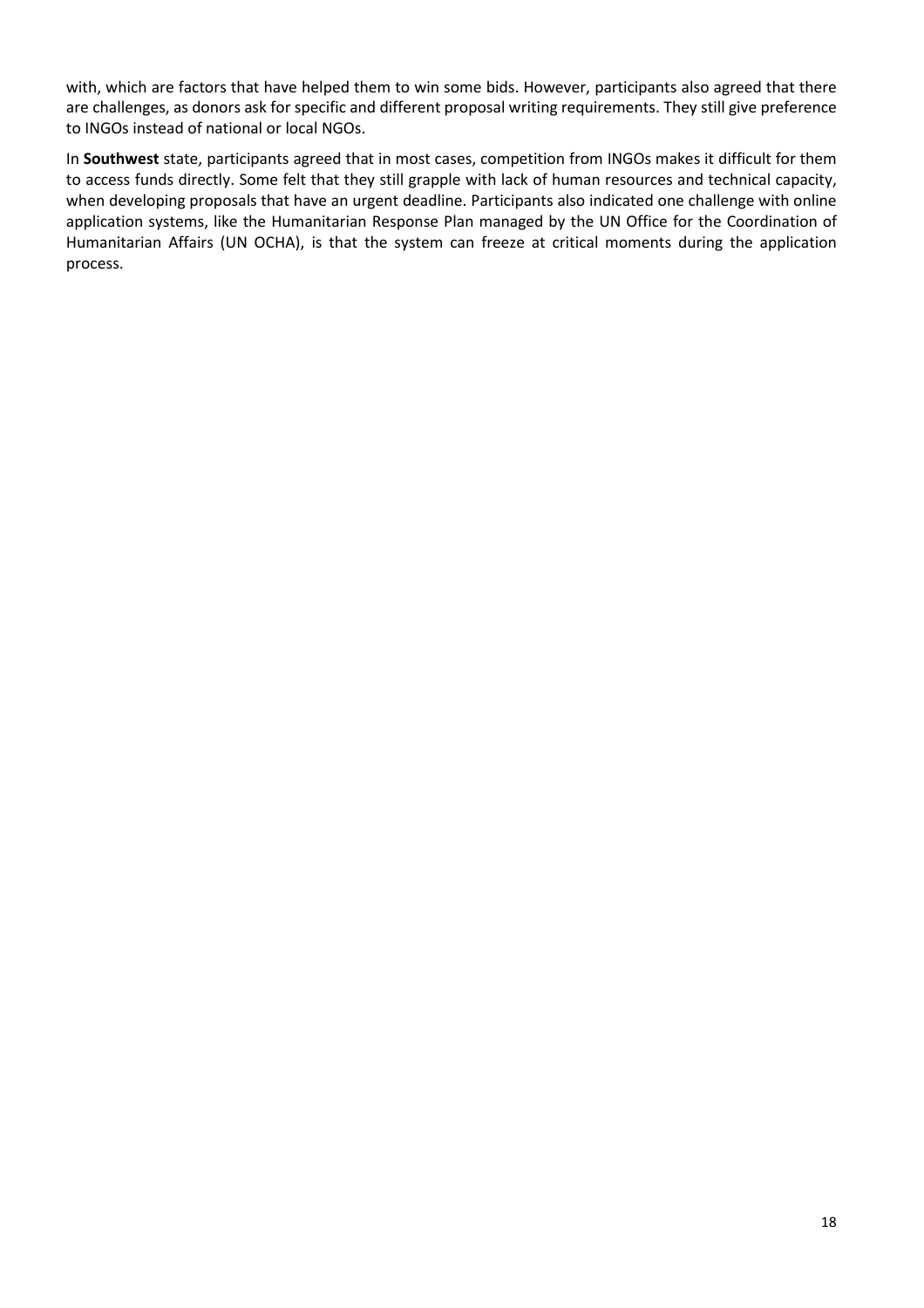#### **Recommendation 6 – Compliance/due diligence**

Donors and INGOs should lessen and harmonise due diligence requirements by graduating due diligence processes and criteria according to the capacity of national CSOs and the amount of funding being applied for. For example, WROs/CSOs should have lesser due diligence requirements than the INGOs competing with them. Donorsshould invest in harmonisation and a common capacity assessment to ensure local and national NGOs do not have to complete endless due diligence requirements. Donors should also provide funding to allow WROs/CSOs to invest in core staff who can easily deliver due diligence and compliance requirements, particularly in a context like Somalia where prioritisation of preventing violent extremism and counterterrorism strategies limits national WROs' and CSOs' access to funding.

*Recommendation for*: donors, multilateral institutions and INGOs.

Complex due diligence processes with short deadlines, a substantial amount of paperwork, and requirements that are difficult to fulfil due to bureaucratic complications, can significantly affect and delay the implementation of humanitarian, peacebuilding, and women's and girls' rights programmes. They also exclude WROs and CSOs from participating in projects or being identified as potential partners.<sup>11</sup> In the current 'aid' system, there are requirements for both national and international actors to comply with strict compliance and due diligence rules. These differ from donor to donor and should be harmonised. In Somalia, due to a prioritisation of preventing violent extremism and counter-terrorism strategies, donors are stricter than in other contexts and averse to funding local and national NGOs directly. This has put Somali WROs and CSOs at disadvantage.

Donors and the Somali government, to create an enabling environment for all, should establish a comprehensive risk management policy governing both national and international NGOs. Common and unified capacity assessment standards should also be established to govern capacity audits for any national NGO seeking funding from either a donor, UN agency or an INGO. All capacity assessments and due diligence processes should equally be fulfilled by INGOs operating in Somalia.

WROs' and CSOs' limited core funding and human resources should be taken into account when designing due diligence and compliance processes. With little funds, they are left with a choice of investing in staff who can deliver the actual project implementation or other core support staff to deal with finance, compliance and due diligence, reporting, etc. They also do not have enough funds to hire external consultants in bid preparation, and therefore staff who are fully employed to do programme implementation have to also take on bid writing, due diligence and compliance, and budget preparation. As INGOs have more resources to hire and hold on to staff dedicated to meeting due diligence and compliance requirements, national NGOs are edged out when competing for the same call or bid.

#### **Regional evidence highlights**

 $\overline{a}$ 

In **Banadir,** participants noted the tough requirements of donor compliance and that most of them have problems submitting relevant full documentation due to time constraints, the amount of paperwork required and the bureaucratic channels these involve. This, coupled with national organisations' weak capacities on this front, make it difficult to access funding from the international community.

In **Galmudug** state, participants noted their organisations lacked the technical staff needed to ensure all due diligence processes are addressed and that it is difficult to understand and comply with these from so far away. They pointed to theirlack of physical presence in the donor headquarter and regional office locations as a barrier for them to become familiar and able to comply with the numerous donor requirements.

<sup>11</sup> Inter-Agency Standing Committee (2016), 'Donor Conditions and their implications for humanitarian response' (https://reliefweb.int/report/world/donor-conditions-and-their-implications-humanitarian-response)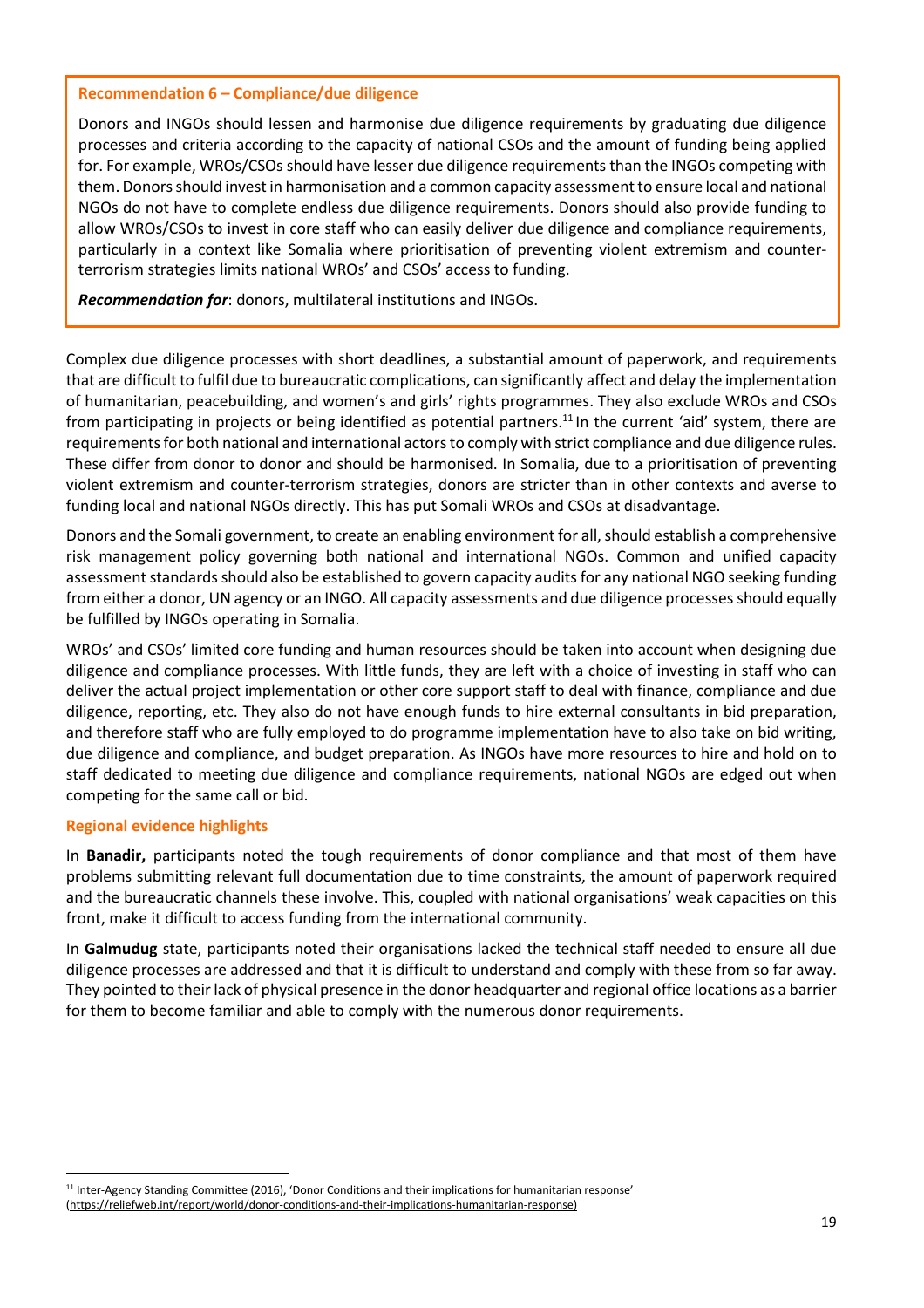#### **Recommendation 7 – Proposals (narrative and budget)**

Donors should develop simple proposal templates that are easier and quicker to complete, easily accessible in terms of language and the platforms they are shared through and, most importantly, flexible enough to respond to the needs of women and girls, women's organisations and communities, as well as relevant national/state-level strategies and policies, instead of just to donor policies and priorities.

WROs and CSOs should be able to tailor proposals to the communities' needs or they should be consulted to ensure proposals are in line with these. Earmarking funds for national organisations would also support the ongoing work and priorities of WROs and CSOs. Budgets should be flexible enough to allow for the inclusion of the overhead and administration costs of WROs and CSOs.

*Recommendation for*: Donors and multilateral institutions.

Developing proposals(narrative and budget) that are appealing to the donor priorities and language, technically sound, and in tandem with national and local needs, priorities and policies remains one of the greatest challenges faced by WROs and CSOs in Somalia.

Participants felt that in most cases, the application process and templates – written in technical and often non-Somali language, requiring expertise in sector-specific policy frameworks, and paired with related due diligence requirements – has led to INGOs being chosen or taking the lead as opposed to national, local and grassroots organisations. Funding trends show that most donors prefer funding INGOs, as opposed to national NGOs, CSOs and WROs.<sup>12</sup>

Calls, funds or platformsshould not tie WROs and CSOsinto partnering with INGOs. Instead, they should simplify access to funds and earmark funds for local and national organisations within common funding pools, to prevent them from being locked out of the funding through the cluster review committees, which are seen as having to respond to various political interests and trade-offs. INGOs should acknowledge their position of power, their double role as partner and donor, and adopt the necessary measures to shift power to local and national organisations, including via the recommendations in this report.

Donors should consult WROs/CSOs in Somalia on what type of funding would work best to tackle a particular issue and whether working with an INGO would help, and then design the funding calls accordingly. If the proposal includes a partnership between an INGO and a national WRO/CSO, applying participants should be asked to clearly specify how they will ensure this will be an equal partnership in all phases of the programme and at all levels of decision-making, and how the budget will reflect that. Donors should give priority to proposals that put forward equal partnerships.

Donors should develop simpler proposal templates that are easy and quick to fill in, translated into Somali, accessible in terms of limited technical language/jargon, and designed so that they are responding to local needs assessments and federal member state and national policy frameworks, as well as donor priorities.

Most importantly, on the Women, Peace and Security agenda, funding priorities and calls for proposals should focus on women's, girls' and women's organisations' needs and priorities, instead of focusing on donor priorities. This could be, for example, by consulting WROs/CSOs prior to writing calls for proposals and by supporting existing policy and programming efforts. Participants mentioned the need to support advocacy on Women, Peace and Security-related issues and on developing a National Action Plan on Women, Peace and Security, as well as enshrining the women's quota in the Constitutions and passing the Sexual Offences Bill.

Participants mentioned that when partnering with an INGO, they often find that they cannot voice their needs nor tailor the proposal to the needs of the community instead, as the INGO decides on the content. Local organisations also felt that communicating through an intermediary 'international organisation' denies them the chance to explain their funding needs, resulting in a breakdown in cooperation. Furthermore, when partnering with INGOs, local or national NGOs' overhead and administration costs are often not factored in.

 $\overline{a}$ 

<sup>12</sup> Local to Global Action (2019), 'Funding to local actors still far from Grand Bargain Commitments' (https://www.local2global.info/research/thehumanitarian-economy/gb19)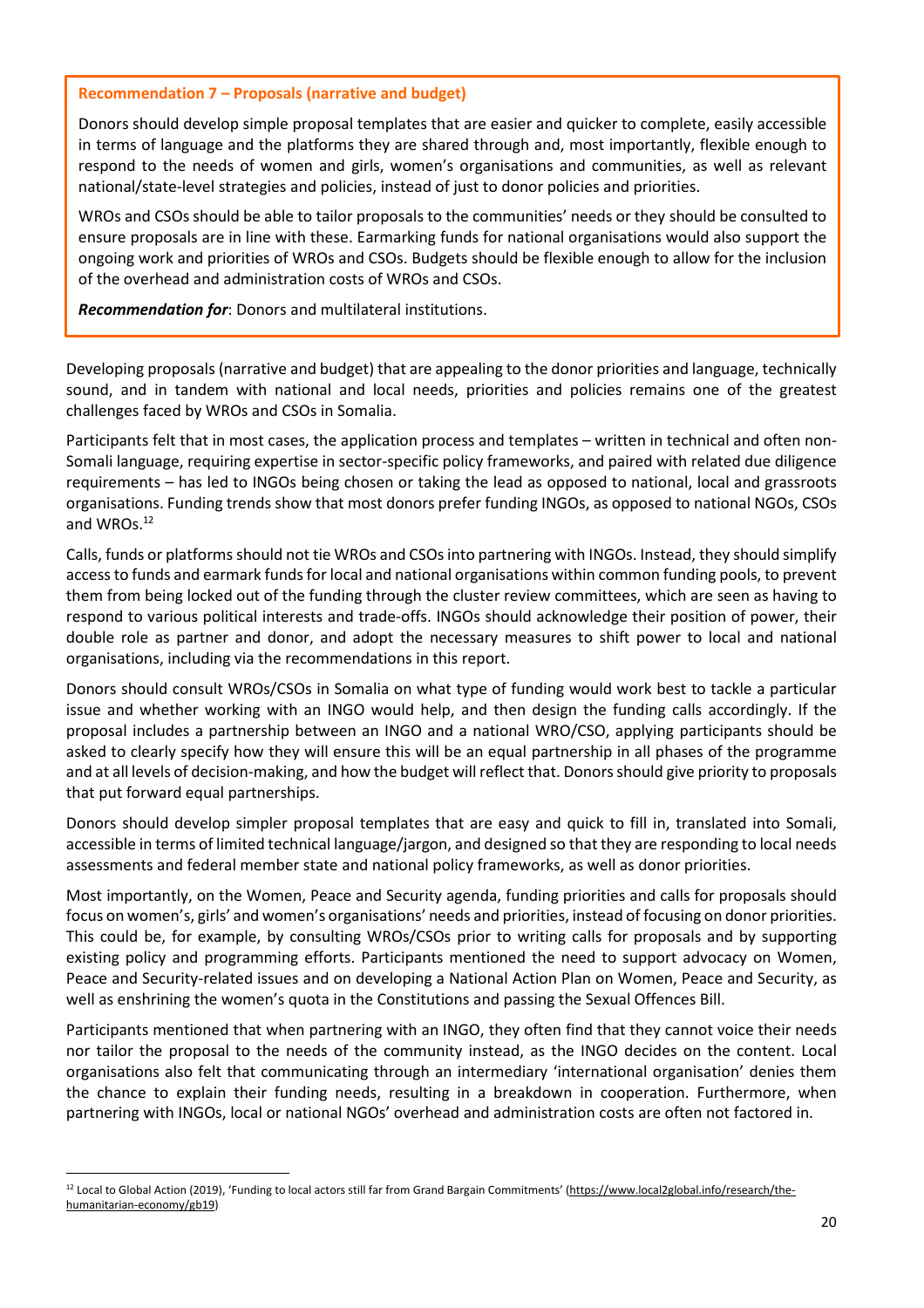Donors should also be flexible in the amount of funding provided and accept that it can be shared across different WROs/CSOs, as large amounts of funds automatically exclude small WROs/CSOs from applying. Tailoring this to the size and capacity of WROs can allow for a wider range of such organisations being able to access funding. An alternative way of supporting WROs is through small grants and unrestricted funding, which increases the impact of change in a specific context and its sustainability.

Budgets should be flexible enough to allow for the inclusion of the overhead and administration costs of WROs and CSOs. They should also take into account that in many cases, WROs and CSOs are being asked to do more than they can deliver with the limited resources they have access to and given the security and operational difficulties they face, and which work to prevent this. Instead, it is important to reflect on how much donors can adapt their own requirements and funding schemes to enable WROs and CSOs to deliver within a budget that allows them to work in a fair, sustainable and long-term manner. When partnering with WRO/CSOs, INGOs should make sure that WRO/CSOs receive the majority – or at least enough – of the budget to ensure they don't overwork, and that they can advance organisational development.

# **Regional evidence highlights**

In **Banadir**, most of the organisations noted gaps in capacity when it comes to proposal writing as their main weakness. Some organisations also raised concerns on the use technical language within proposals as a barrier, especially when technical words or jargon are used by donors that are difficult to translate. Donors should simplify language, so that organisations can better understand it.

In **Galmudug** state, participants indicated lack of staff capacity and/or budget to hire consultants to develop proposals as an issue for them, as most do not have technical staff. The donors' and partners' template also requires technical expertise.

In **Hirshabelle** state, participants pointed out gaps in capacity on proposal development as their main area of concern.

In **Jubaland** state, participants pointed out that defined donor templates with word and character limits makes it difficult for community needs to be defined properly. Funds given to national organisations are also limited, even when the scope of the intervention is large.

In **Puntland** state, participants' reactions were mixed. While some pointed out that they face challenges when it comes to proposal writing as they don't have staff with the technical capacities, others were of the contrary opinion that they have the right staff with technical skills and are best suited for writing proposals. The latter were the ones whose capacities have been developed over time, particularly on proposal development by INGO partners, demonstrating the importance of long-term partnerships and accompaniment.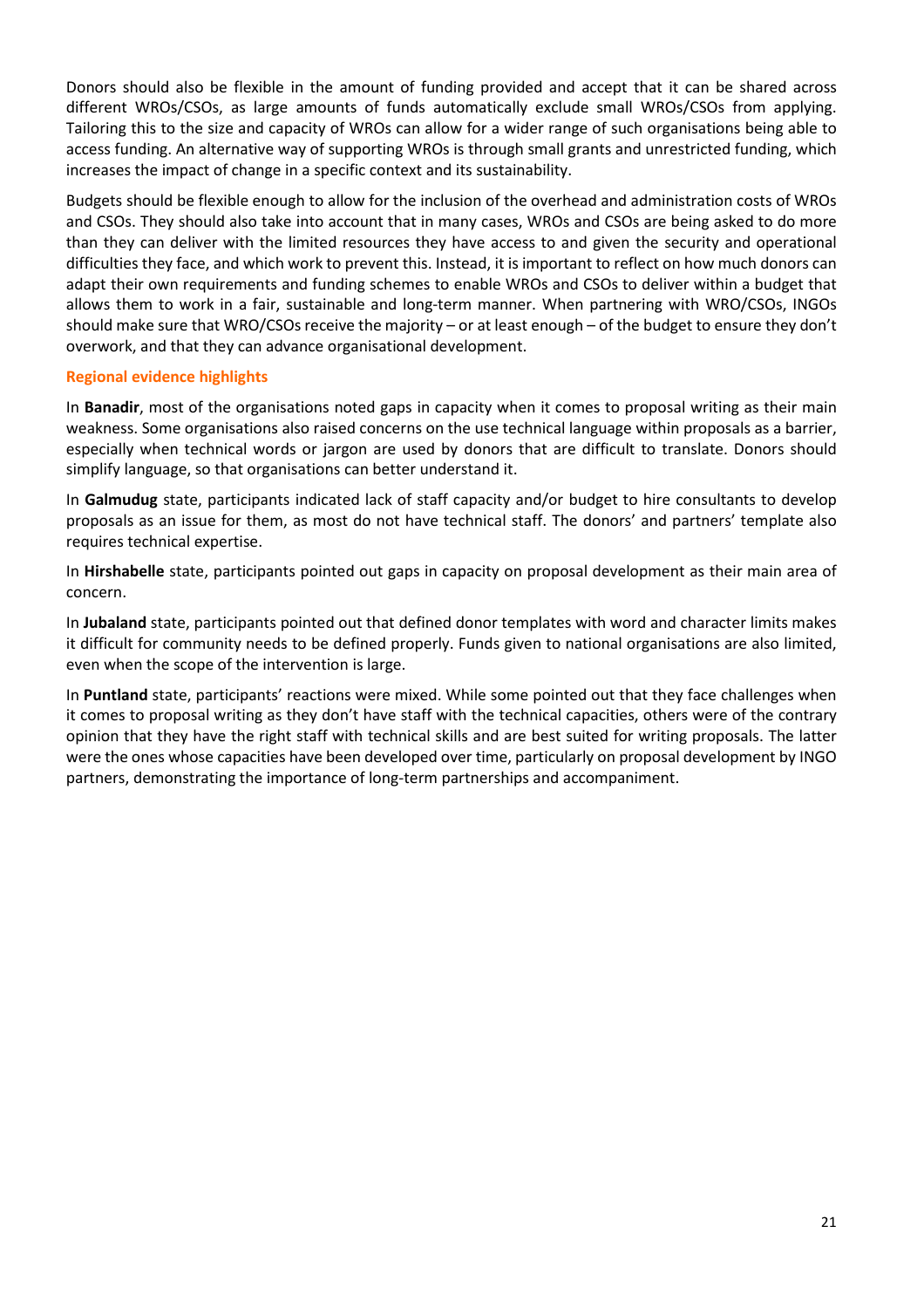**Recommendation 8 – Monitoring, evaluation and learning (MEL)**

Donors and INGOs should prioritise funding of MEL staff in WROs and CSOs as core and sustained functions, and not just 'projectised' posts, as well as strengthening the capacity of MEL staff in general, and not just on data collection and analysis based on donors' and INGOs' tools and approaches.

MEL frameworks that have already been developed by WROs/CSOs should be prioritised and new frameworks should be designed together with WROs/CSOs. Learning how to use MEL data on programme design is an area for which CSOs would like more support, along with resources.

MEL should align with government policies/frameworks, when these align with the objectives of CSOs/WROs and community needs, and this should be undertaken in a participatory manner that also involves beneficiaries and programme participants. There is also a need for flexible funds for contingency planning for emergencies – like COVID-19 – linked to MEL efforts and analysis.

*Recommendation for:* donors, government, multilateral institutions, INGOs and civil society.

Most of the participants noted that they have MEL units in place, but instead of setting up their own systems, methods and requirements, they focus on meeting donors' and partners' requirements. They also mentioned that most CSOs do not include MEL expenses in the project budget, because the majority of international organisations they partner with prioritise these funds for their own MEL work and units. Thisresults in weak and ineffective civil society MEL systems.

Participant organisations mentioned that they face a lack of staff with technical MEL skills, due to a lack of funds, and have requested for capacity strengthening on MEL from donors and INGOs. On this basis, WROs and CSOs at the grassroots level should be financially supported by donors and INGOs to have MEL staff as core staff and not just linked to projects. They should work closely with other units, especially the programme design unit, as well as having a well-defined MEL framework developed in a participatory manner.

Donors and INGOs should prioritise using MEL frameworks already developed by CSO/WROs, instead of imposing their own MEL systems. If WROs/CSO do not have MEL systems already in place, donors should consider developing and co-designing systems together with CSO/WROs, based on how CSOs and communities monitor their own initiatives (which might not be programmes or projects), and should adapt to these rather than the other way around. Thisis particularly important in a context like Somalia, where few donors have access to communities and where MEL is carried out remotely. Supporting core MEL capacitiesin WROs and CSOs would help build trust and confidence where donors' and INGO access is limited.

MEL indicators should align with the National Development Plan (NDP) Monitoring and Evaluation Framework and the localisation of the 2030 Sustainable Development Goals, indicators and targets.

While most participants have noted they use MEL toolsto comply with donorrequirements, they also mentioned that the emphasis should be put on the learning aspect, so that they can improve their programming as well as learn from other CSOs.

#### **Regional evidence highlights**

 $\overline{a}$ 

In **Banadir**, participants noted that they have MEL in place but in most cases, it is defined by INGO partners or by donor requirements. It is critical to consider alignment with the government (at both the national and state levels), as captured in the national government Monitoring and Evaluation Policy.<sup>13</sup> MEL staff are usually trained by INGO partners on their tools and local NGOs have to collect information to assess progress of projects/programmes. The report they generate is then shared with partners (INGOs) and some also post it on the CSO's website or its Facebook page. Some of the participants noted staff capacity gapsin MEL and requested capacity strengthening on MEL that goes beyond data collection and reporting for specific INGO or donor tools.

In **Galmudug** state, participants stated they do not have MEL staff due to lack of budget. They stressed the need to have MEL staff in place to identify progress, measure overall performance and assess project/programme

<sup>13</sup> The Ministry of Planning, Investment and Economic Development (2019), 'Somalia National Development Plan 2020 to 2024', December (https://mop.gov.so/index.php/ndp/somali-national-development-plan/)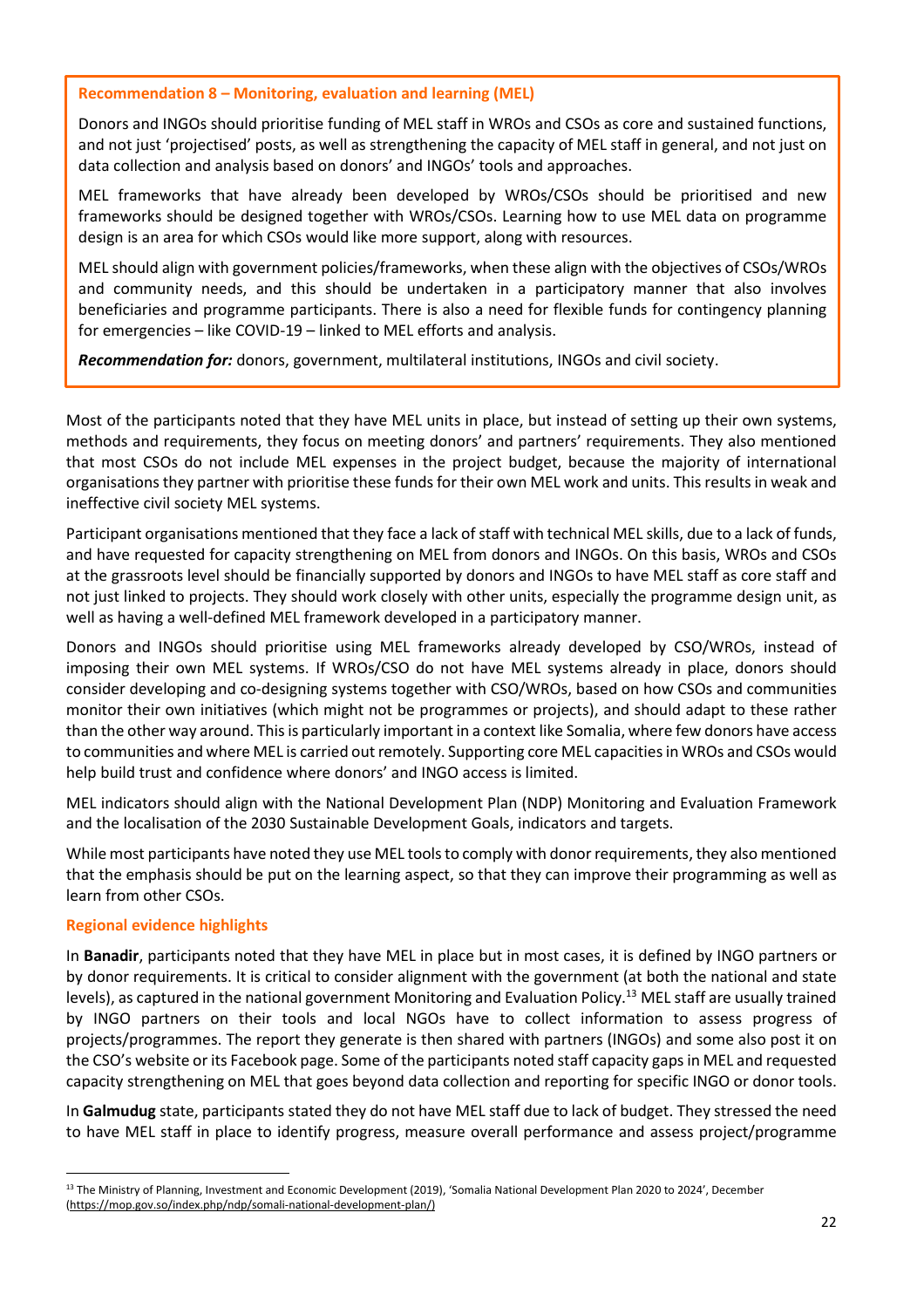impacts, especially those on women's rights. In addition, even if routine monitoring (weekly, bi-weekly, monthly) is conducted by staff from grassroots organisations, INGOs conduct the periodic monitoring (bi-monthly, quarterly etc.) with their own tools and often without the information collected by CSOs. Information is subsequently shared with CSOs. This could be reversed, so that all monitoring is conducted by CSOs with their own tools and at their own pace, and then shared with INGOs. Another participant in a similar situation stated that they do not have the budget to hire MEL staff. This affects the independence and impartiality of the monitoring exercise, which is conducted by the same staff who implement the project, as well as impairing learning and evidence-based programming.

In **Hirshabelle** state, participants indicated that they have a MEL unit in place and staff conduct MEL tasks, but they encounter challenges due to skill gaps on the technical aspects of MEL.

In **Jubaland** state, participants mentioned the existence of a MEL unit with staff, who usually use toolsto conduct internal monitoring as required by both partners and donors. However, one of the participants noted that they include learning to inform design of projects. In addition, another participant also indicated that they have developed a template in close collaboration with the State Ministry of Women and Human Rights. Most of the partners in this state do not have gaps in MEL skills, as they do in the other states.

In Puntland state, participants stated that they have a MEL unit and use partners' templates to carry out internal monitoring, with minimal external monitoring done by consultants. One of the participants indicated that partners sometimes use third party monitoring to assess progress of activities and MEL compliance. One of the participants representing CSOs implementing peacebuilding programmes in the state noted the importance of learning processes in their programming.

**Southwest** state participants were the ones who had the strongest MEL capacities, which is unsurprising given that most of these are larger organisations based in Mogadishu. Participants mentioned that they have MEL units with qualified staff and incorporate learning. One of the organisations that partners with an INGO carries out two types of learning: regional- and national-level learning each year. At the regional level, this is carried out with learning stakeholders from different countries, presenting what has been achieved or not, the similarities and differences, the gaps and how to overcome them. The second type is national-level learning for stakeholders. During the process, they discuss national- or state-level achievements, differences and similarities, and gaps identified and how to overcome them by using the budget and planned activities. Through these learning events, the CSO shares information with and learns from the stakeholders. For instance, while it did not have a budget for COVID-19 response, contingency plans have been made to curb the crisis through these learning events. Furthermore, one of the participants indicated that they have joint monitoring with other stakeholders, such as government and partners.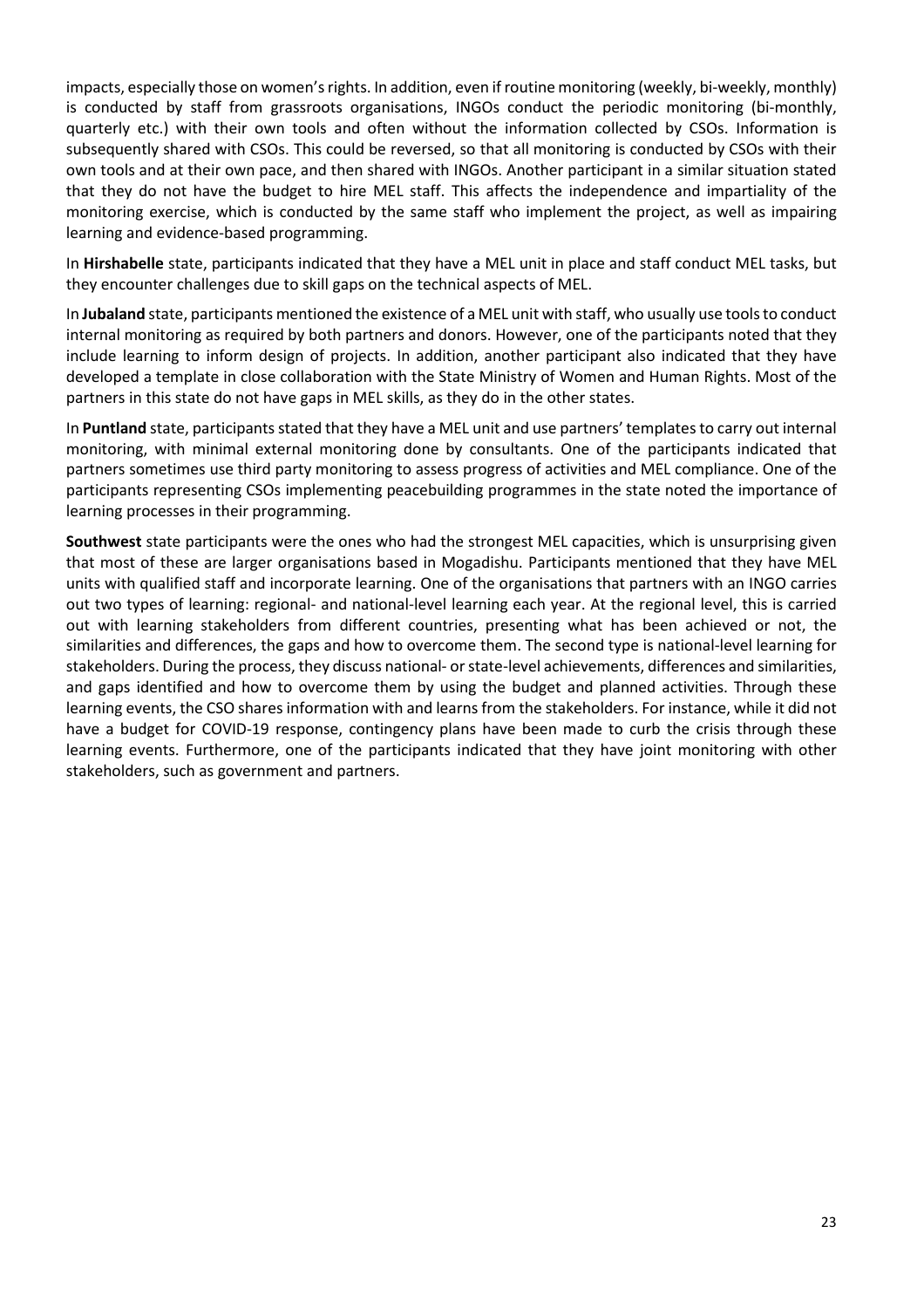#### **Recommendation 9 – Reporting (financial and narrative)**

Donors and INGOs should develop standardised reporting formats (financial and narrative) and systems that are accessible, transparent and robust, with less paperwork. Donors and INGOsshould consider moving away from monthly reporting to, at most, biannual and annual reporting. Reporting could also be simplified if done through other less formal channels such as phone calls, meetings or visits.

Donors and INGOs should provide support to partners with training on donors' reporting requirements and procedures.

*Recommendation for*: Donors, multilateral institutions and INGOs.

WROs/CSOs are sometimes required to undergo reporting for both the partner INGO and the donor, duplicating the information and creating a strain on local and national organisations. This was shared by the participants from different federal member states and Banadir. Support, including financial support, should be provided by donors and partners to staff with training on the donors' requirements and reporting procedures. Reporting should be accessible and transparent, less time consuming, and with reporting periods better spread out (every six months at most, but annually is preferable). Narrative reports should be a short (maximum four-page) template that requests a report of key activities, outcomes, impacts and changes. Narrative reports should be a breakdown of spend versus budget, with explanations only required for anything above a 20 per cent variance between the projected and actual budget. Receipts should only be required for expenditure over £200. This will significantly reduce the administrative burden on WROs and could lead to a more trusting relationship between organisations and donors. This will also allow CSOs to spend more time working towards their objectives, rather than focusing on administrative/compliance/reporting requirements that can compromise the time they have for core work.

#### **Regional evidence highlights**

In **Banadir**, participants pointed out that the current reporting procedures and processes are cumbersome. It would be better to reduce the paperwork, automate reporting, and make it concise and brief, while retaining specificity in terms of details. One of the participants noted that it is important that donors fund the translation and publication of periodic narrative reports, in English and Somali to reach larger audiences. Participants also noted that monthly reporting is too time consuming and resource intensive and proposed quarterly, biannual or annual reporting instead.

In **Jubaland** state, participants asked for narrative and financial reporting to be automated, with less paperwork, and for capacity development for their staff on reporting. One of the participants outlined that the UN financial reporting system is preferred, as it involves less paperwork and is more efficient and concise, as opposed to the USAID and European Commission systems which are restricted and require a lot of supporting documents.

In **Southwest** state, participants noted that different reporting templates for donors and partners for the same project are cumbersome. They suggested there should be one standard template that can be used for reporting, to minimise duplication. In addition, one of the partners recommended training for CSOs' staff on partners' requirements and reporting procedures.

In **Puntland** state, participants requested training on partners' reporting requirements and procedures. One of the participants recommended the use of a computerised online system for easy reporting of both narrative and financial reports. Furthermore, they suggested donors and INGOs should develop easily accessible and understandable reporting formats and platforms for grassroots WROs/CSOs.

In **Galmudug** state, one of the participants stated that donors and partners should develop a periodic online reporting system. Similarly, in **Hirshabelle** state, participants stated that an online reporting system needs to be developed by donors and partners. Once this is developed, then staff from WROs/CSOs should be trained on the new format.